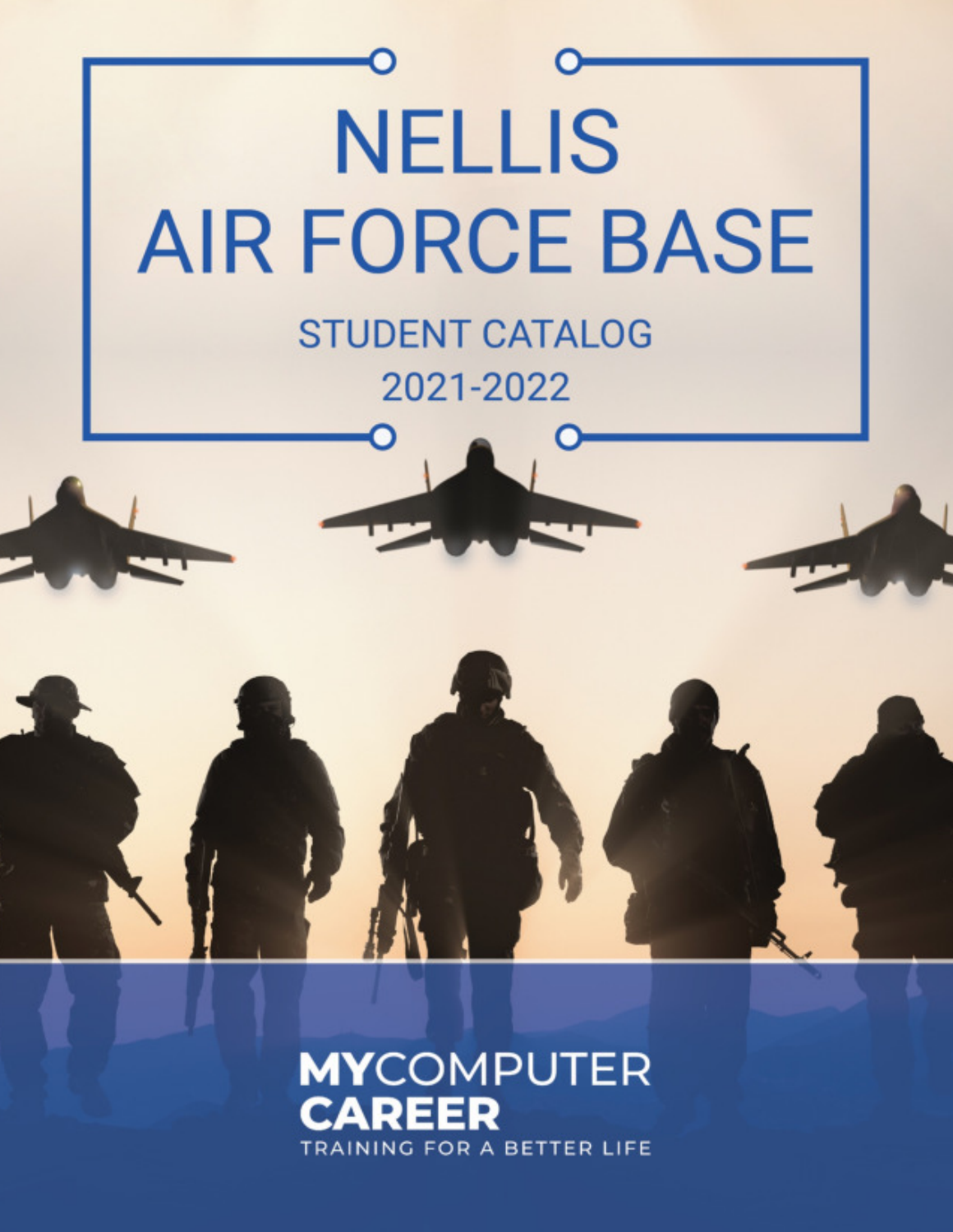### **Branches and Affiliated Campuses**

#### **MyComputerCareer at Raleigh LLC** Main Campus

(919) 371-4820 5511 Capital Center Dr. 500 Raleigh, NC 27606

#### **MyComputerCareer at Charlotte LLC** branch

(704) 302-1031 3701 Arco Corporate Dr. Suite 500 Charlotte, NC 28273

#### **MyComputerCareer at Arlington LLC** branch

(817) 210-6308 1701 E. Lamar Blvd. Suite 250 Arlington, TX 76006

#### **MyComputerCareer at Dallas LLC** branch

(214) 272-2772 12225 Greenville Ave. Suite 500 Dallas, TX 75243

#### **MyComputerCareer at North Houston LLC** branch

(281) 245-0888 7908 N Sam Houston Pkwy W Ste. 300 Houston, TX 77064

#### **MyComputerCareer at Sugar Land LLC** branch

14141 SW Freeway Ste. 1010 Sugar Land, TX 77478

#### **MyComputerCareer at Columbus LLC** Main Campus

(614) 891-3200 380 Polaris Pkwy Ste. 110 Westerville, OH 43082

#### **MyComputerCareer at Las Vegas LLC** branch (Nellis Air Force Base)

(702) 659-7652 4475 England Ave. Bldg. #20 Nellis AFB, NV 89191

#### **MyComputerCareer at Columbus LLC** Non-Instructional Branch

(919) 278-7944 346 Raleigh Street Holly Springs, NC 27540

#### **MyComputerCareer at Indianapolis LLC** Main Campus

(317) 550-3044 2601 Fortune Cir East Ste.100c Indianapolis, IN 46241

**Website** – [www.mycomputercareer.edu](http://www.mycomputercareer.edu/) 

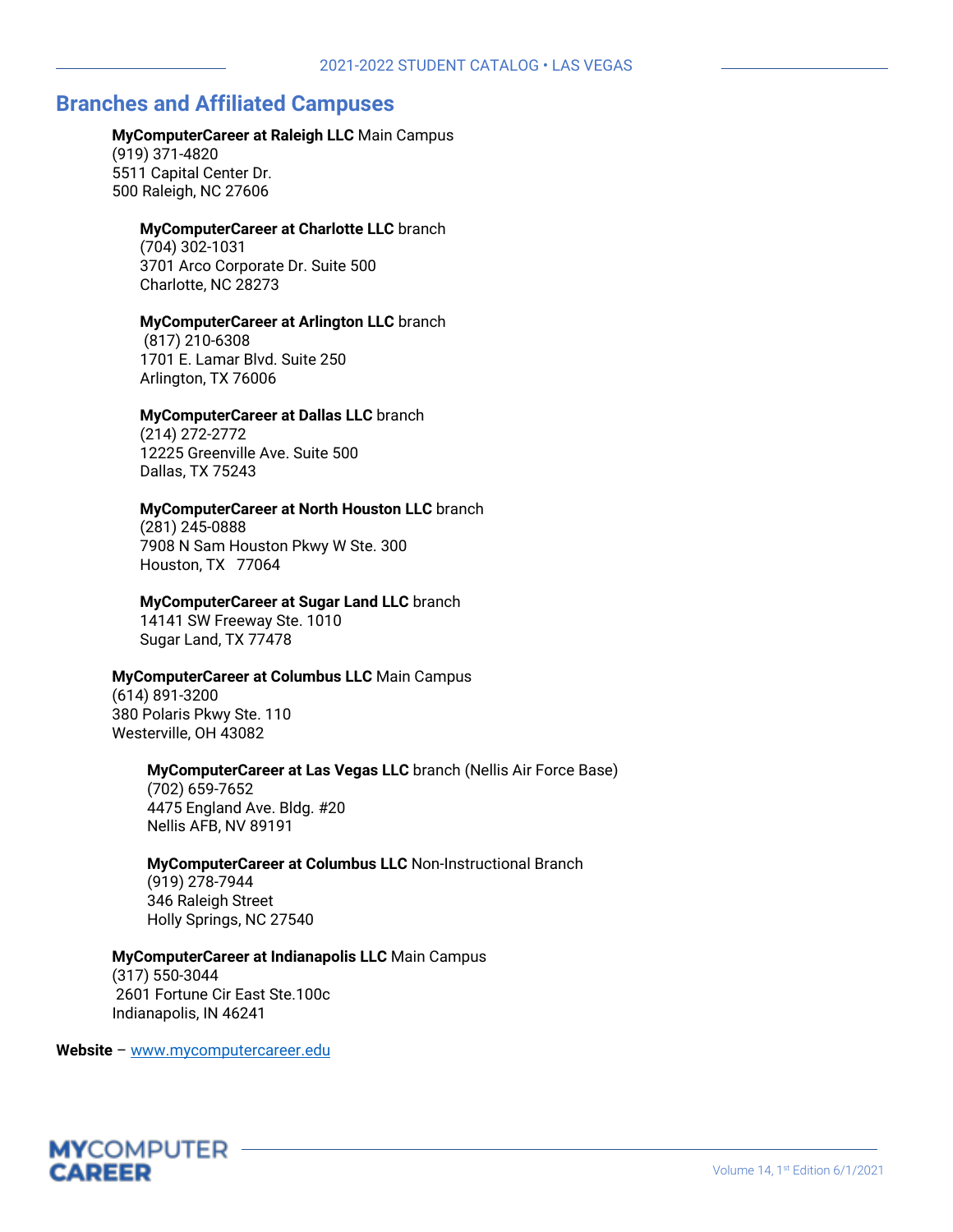# Table of Contents

 $\overline{1}$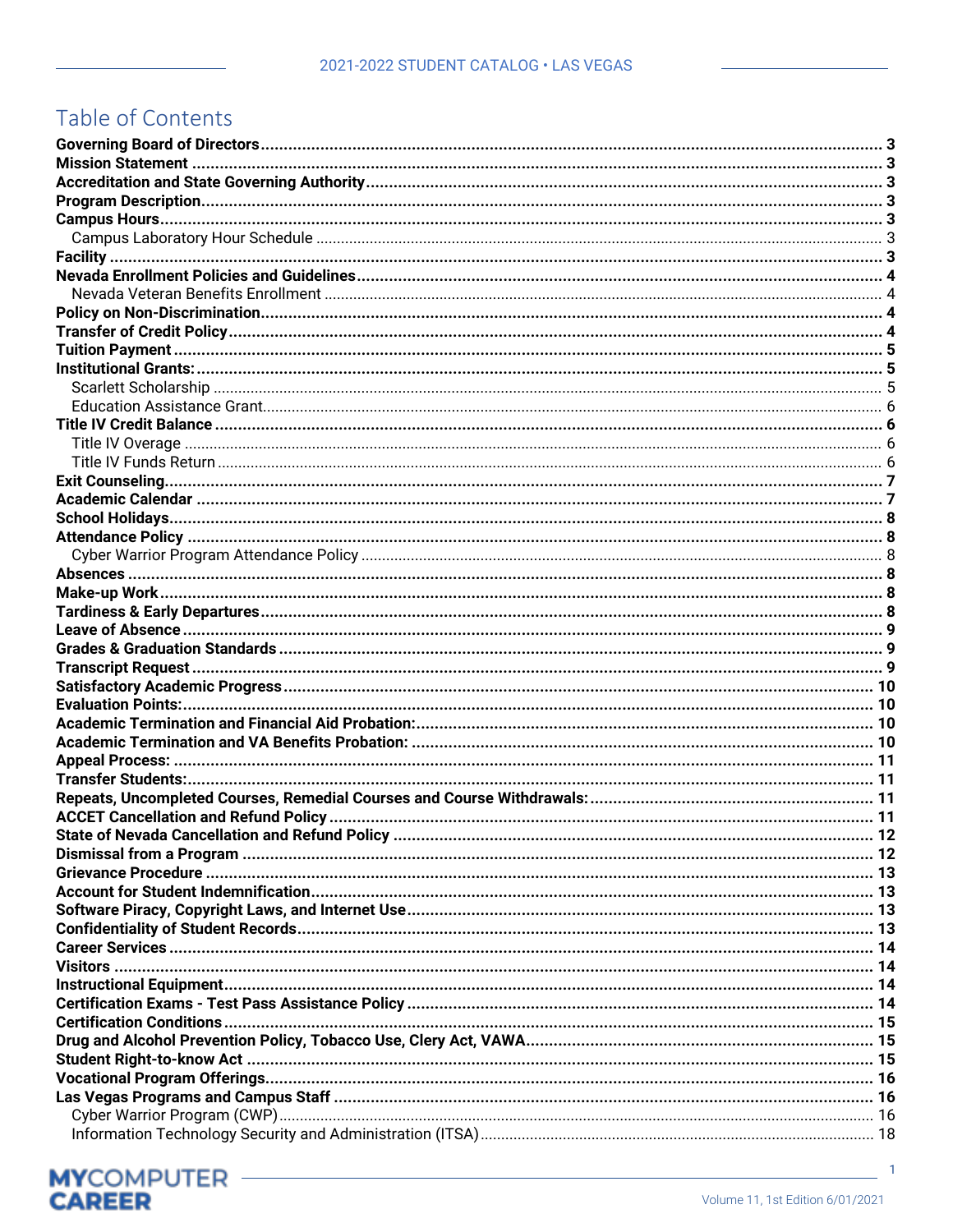#### 2021-2022 STUDENT CATALOG • LAS VEGAS

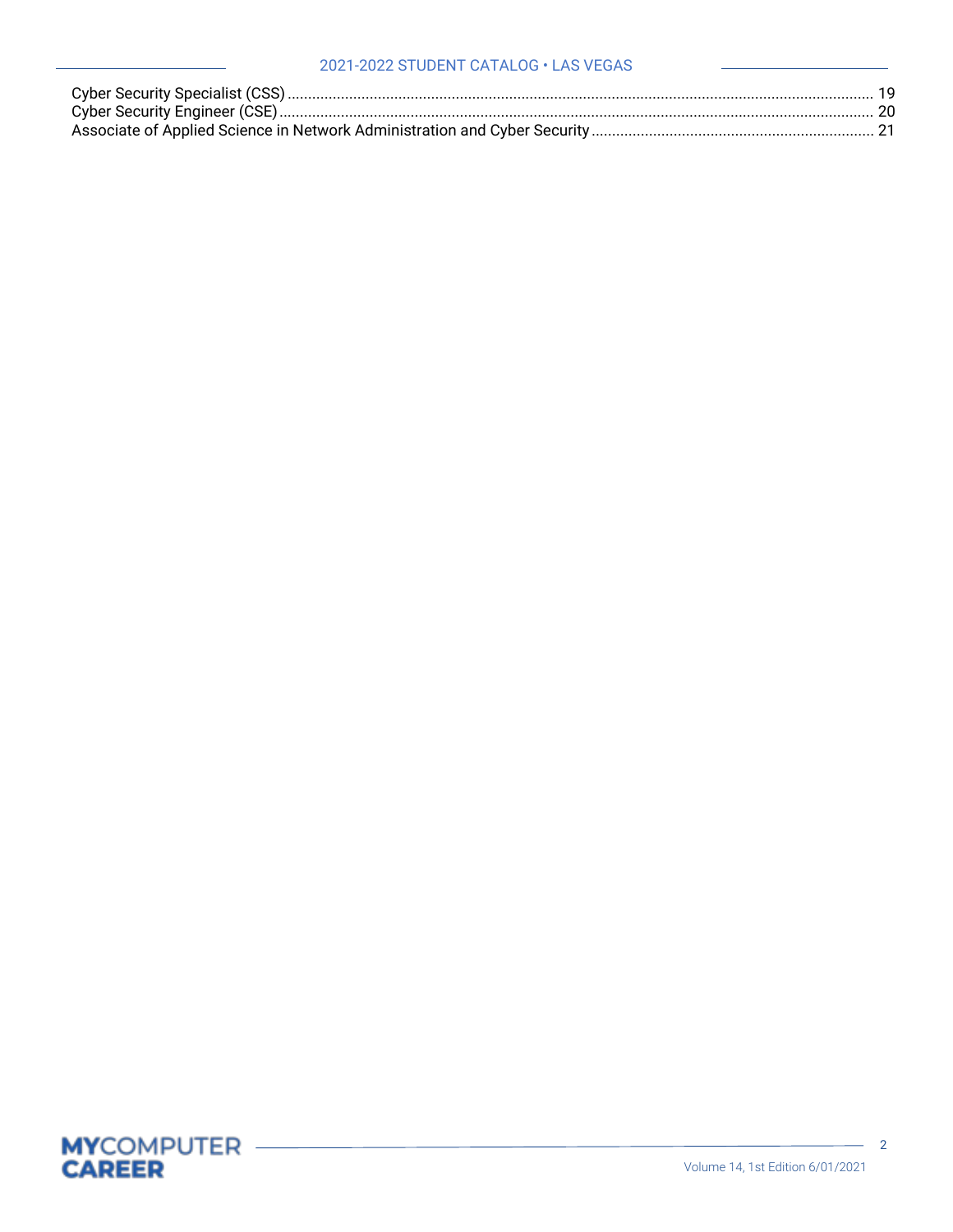James A. Galati – CEO, Amy Onuska – President, Bruce Ackerman – Chief Marketing Officer, Michael Giamoni – Chief Financial Officer, Dan Pryor – Chief Operations Officer, Matthew Mosley – Secretary. James A. Galati (96.39%) and Amy Onuska (3.61%) are the owners of the institution. Class B nonvoting ownership percentages are as follows: James Galati

### <span id="page-4-0"></span>**Governing Board of Directors**

### **Statement of Accuracy**

"The information contained in this catalog is true and correct to the best of my knowledge."

### <span id="page-4-1"></span>**Mission Statement**

Our mission at MyComputerCareer is to help our students develop the skills necessary to permanently and positively change their lives and futures by attaining financially rewarding and personally fulfilling careers in Information Technology.

### <span id="page-4-2"></span>**Accreditation and State Governing Authority**

– 69.62%, Amy Onuska - 3.61%, James A. Galati LegacyTrust – 26.77%.

MyComputerCareer is accredited by ACCET, the Accrediting Council for Continuing Education and Training. ACCET is listed by the U. S. Department of Education as a nationally recognized accrediting agency.

### <span id="page-4-3"></span>**Program Description**

MyComputerCareer offers a comprehensive educational experience through its computer certification programs and associate degree program. These programs provide the knowledge and skills to help students obtain a well-rounded education and assist them in their preparation to take industry certification exams. The programs include courses from different aspects of the computer industry providing valuable knowledge of not only operating systems, but also the hardware and popular specific devices that are driving the industry today. The programs are designed to prepare students to start a career in the IT industry. A more detailed description of the individual courses contained in the programs is located towards the end of this catalog.

The programs with a distance education teaching methodology originate from the Las Vegas, NV campus for students who enroll through the Las Vegas, NV campus.

### <span id="page-4-4"></span>**Campus Hours**

Students are required to attend two Lecture classes per week at the institution. Students will be scheduled at enrollment to attend a specific Lecture class schedule. Breaks will be held as deemed necessary by the instructor with no more than one ten-minute break per class hour. An Instructor is available outside of class from Noon – 5pm Monday – Thursday, while Flex-Time instructors are available throughout the day.

| CWP Class Schedule Monday - Friday: PST      | ITSA IDL Lecture Schedule Monday - Friday: EST |                                                          |  |
|----------------------------------------------|------------------------------------------------|----------------------------------------------------------|--|
| $8:00am - 5:00pm$                            | Morning                                        | 9:00am - 3:00pm 2x/wk.                                   |  |
|                                              | Late Morning                                   | 11:00am - 5:00pm 2x/wk.                                  |  |
| <b>CWP Tutoring Availability:</b>            | Evening                                        | 6:00pm - 10:20pm or 7:00pm - 11:20pm 2x/wk.              |  |
| $5:00 \text{pm} - 9:00 \text{pm}$ Mon-Thurs. |                                                |                                                          |  |
| $9:00$ am - 1:00pm Sat.                      |                                                | CSS, CSE Schedule 6:45pm - 11:05pm. Assoc. 6:30pm-8:45pm |  |

#### <span id="page-4-5"></span>**Campus Laboratory Hour Schedule**

MyComputerCareer opens Monday-Friday at 7:45 am daily unless otherwise specified and will remain open for students until 5:00 pm Monday-Friday. Students are required to complete Laboratory hours each week during an open campus time that does not conflict with their scheduled Lecture hour time. If time outside of these scheduled hours is needed, the student may make arrangements with their instructor. **IDL hours** start at noon Monday through Thursday and disconnect at 11:00pm. Saturdays IDL hours are online from 10:00am – 3:00pm.

### <span id="page-4-6"></span>**Facility**

The school is located at 4475 England Ave. Bldg. #20 Nellis AFB, NV, 89191. Our facilities comprise of a 597 square feet classroom and three offices on the Nellis Air Force Base. Student to Faculty ratio will not exceed 23:1 in the current classroom.





Darren L. Nelson Executive Director of Compliance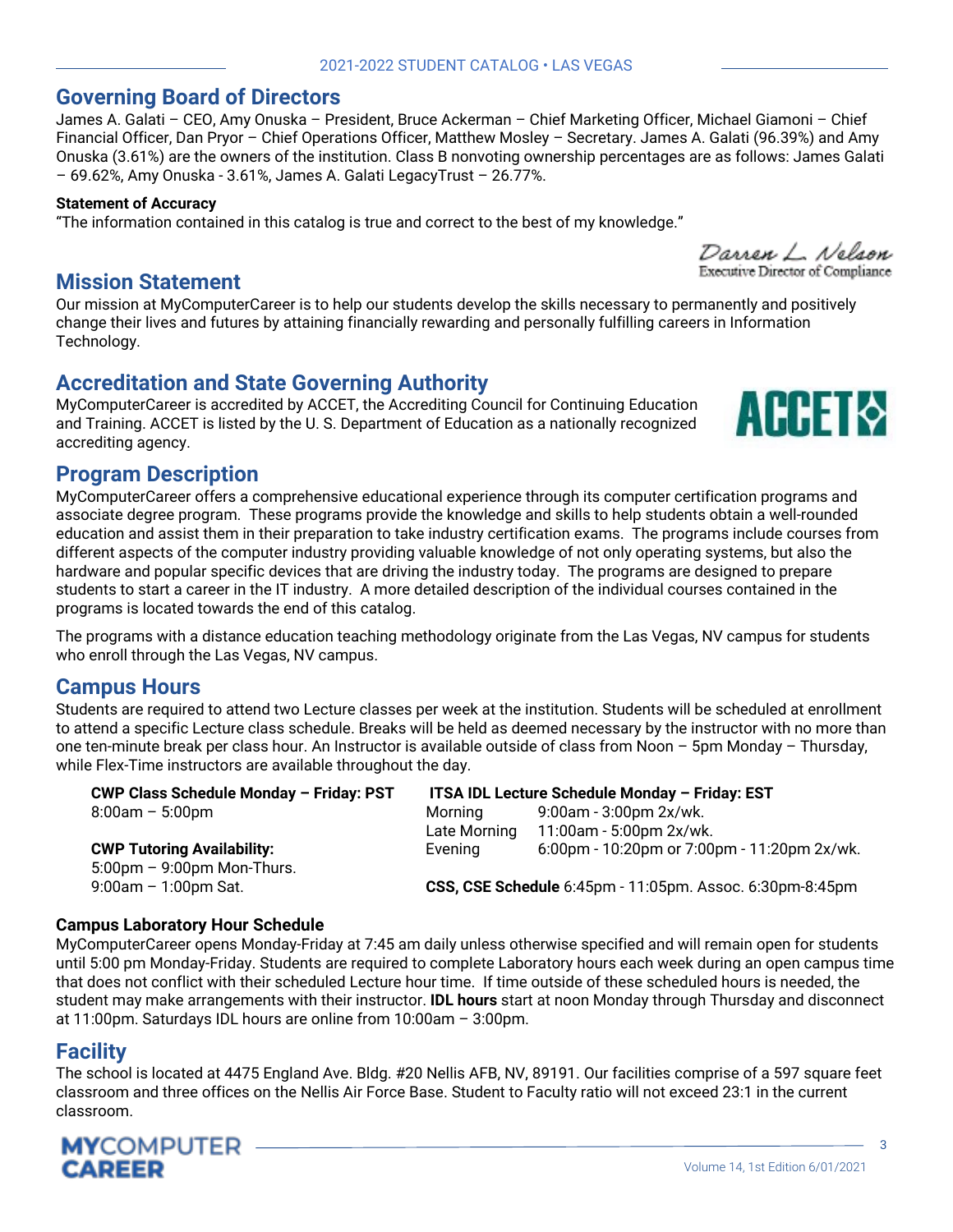### <span id="page-5-0"></span>**Nevada Enrollment Policies and Guidelines**

Students must meet with a member of the Admissions Team to be considered for acceptance into our programs. MyComputerCareer will determine acceptance into any offered program. The decision to allow a student to enroll in the program will be guided by the following standards:

#### **Enrollment Standards**

- A member of the Admissions Team will ascertain the prospective students' ability to enroll in a program during the admissions process.
- Proof of High School completion or equivalent and must be issued by a school which is recognized by a governmental agency regulating education in the location where the diploma was issued.
- Proof of attainment must be supplied and a copy will be kept in the student's file.
- There is a minimum age requirement of 17 for enrollment into any program at MyComputerCareer. Applicants under the age of 18 need a parent or guardian's signature in addition to their own signature on the enrollment agreement.
- All students who are accepted for enrollment will be given a copy of the student catalog at the time of enrollment that lists the graduation and placement rates for the program they are entering for each of the preceding three years.
- Any prospective student who has a special needs request or accommodation must submit the request in writing via email to their Admissions Advisor/Director prior to enrollment to determine if the school can accommodate the request.

#### <span id="page-5-1"></span>**Nevada Veteran Benefits Enrollment**

MyComputerCareer follows the requirements as listed in PL 115-407 Section 103 and 104 Compliance: Title 38 USC 3679 (e). As an institution, MyComputerCareer does not impose any penalty, including assessment of late fees, the denial of access to classes, libraries, or other institutional facilities, or the requirement that a covered individual borrow additional funds while awaiting payment of VA funds under chapter 31 and 33. A student requesting to use benefits must submit a COE before the first day of class, a written requires to use such entitlement, provide additional information necessary to certify enrollment, and may impose a fee for the amount that is different between the VA payment

### <span id="page-5-2"></span>**Policy on Non-Discrimination**

MyComputerCareer does not discriminate nor condone discrimination on the basis of sex, religion, nationality, color, race, age, disability, sexual orientation, or any other legally protected characteristic. Our facilities are handicap accessible. Students with special needs may need to meet minimum mobility requirements for testing of the companies issuing the certification. Students with special educational needs should notify their Director of Admissions before enrolling so the institution can make an effort to accommodate the needs.

### <span id="page-5-3"></span>**Transfer of Credit Policy**

MyComputerCareer will consider credit for previous training and education that a student has received at another institution that is related to the program in which they are enrolled. The student must notify their Director of Admissions, prior to enrollment, of previous training or education that they would like to have considered for transfer. Any courses to be considered must have been passed with a "C" (70%) or better and must be from an accredited institution or provided by the U.S Military. Transcripts must be provided at the time of the request and may be unofficial. Students seeking credit for any course that provides training towards a certification must provide proof that they have passed the Industry certification exam that is still active and must pass an equivalent course practice exam with a 90% or better. General Education courses in the Associates Degree program do not require an exam for transfer credit review. A member of the Transfer Credit Review Committee will review the documentation provided to arrive at a final decision. If credit is awarded, the tuition will be reduced by a prorated amount, and the program length will be adjusted. If transfer credit is denied, an appeal must be submitted to the Campus Director within 10 days of the denial and prior to the start of classes. No fees will be assessed for the evaluation of transfer credit. Transfer credits from other institutions may not exceed 50% of the program. MyComputerCareer will maintain a written record of previous education and training,

All Credits earned at MyComputerCareer are eligible for transfer credit at any MyComputerCareer location, therefore the proof of certification and practice exam requirement outlined above is not needed for alumni.

MyComputerCareer will assist students wishing to transfer credits to another school by, for example, providing transcripts, syllabi, student catalog, etc. Requests can be made at any time by emailing the Campus Director. Clock or Credit hours earned at the institution will in all likelihood not transfer to another institution. Students should check with their transferring institution to determine if credits are likely to transfer. Military students seeking to use their veteran's benefits must provide their written transcript of previous training and education for evaluation for credit prior to enrollment at the school, and transcript may be unofficial.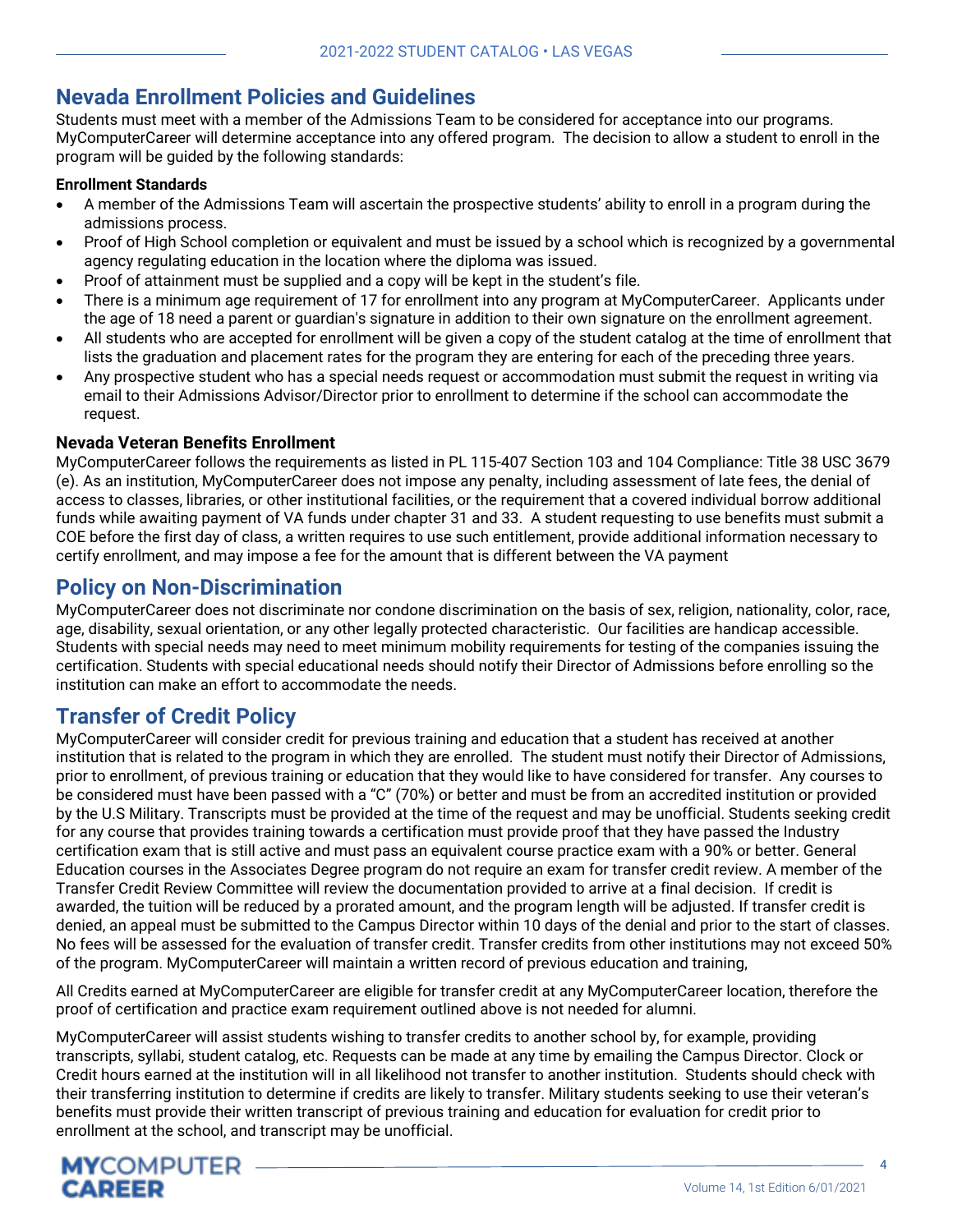### <span id="page-6-0"></span>**Tuition Payment**

MyComputerCareer accepts tuition payment in the form of check, money order, credit card and student loans where available. Payments at the Raleigh, NC and Charlotte, NC campuses can only be received up to 50% of the total tuition prior to the program's midpoint. The remainder of the tuition may be collected only when the student has completed onehalf of the program. The Columbus, OH campus defers the collection and application of federal, state or local government funds in the manner as controlled by the applicable federal, state or local regulations. Student loans or other financial aid funds received from private entities including, but not limited to, banks, financing companies, credit card companies, and other lending sources must be collected or disbursed in the following manner: 1. Loans or other financing payments for amounts less than five thousand dollars may be disbursed as a single disbursement, regardless of course length. 2. Loans or other financing payments for amounts greater than five thousand dollars that reflect a class term greater than six months, but less than twelve months must have three equal disbursements. The disbursement schedule is as follows: one-third of the tuition amount released initially, the second disbursement will be released one-third of the way through the length of the training, and the remainder released two-thirds of the way through the course term. MyComputerCareer accepts the following Federal Student Aid (*Title IV Federal Student Aid is not available in Las Vegas*):

- Federal Pell Grants
	- $\circ$  A Pell Grant is awarded based on need and don't have to be repaid. They can be awarded to students who have not yet earned a bachelor's degree. The maximum Pell Grant award for the 2017/18 award year is \$5920, however, the actual award depends on the student's financial need (Estimated Family Contribution / EFC), the Cost of Attendance and the length of the academic year in which the student is enrolled. Not all students qualify.
	- William D. Ford Federal Direct Loans Loans that must be repaid plus interest
	- o Subsidized Loans Based on financial need. The federal government pays interest while the student is in school and during deferment.
	- $\circ$  Unsubsidized Loans Based on the student's education costs and other aid received. Interest accrues immediately.
	- $\circ$  Direct Plus Loans Available to parents of dependent students. They are unsubsidized.

Eligible Title IV disbursements will be made at the beginning of each program except for Direct Loans, which are delayed by 30 days from the first day of the payment period, and again at the program midpoint once the student has successfully completed the credit hours attempted in the payment period and half of the academic year in instructional weeks (i.e., 15 weeks or 21 weeks). Title IV disbursements for the Associate Degree program on the Columbus, OH campus occur at the end of each payment period when the student has successfully completed the weeks of instruction in the payment period and 18 quarter credits.

MyComputerCareer also accepts WIA & TAA vouchers, and the GI Bill®. (GI Bill® is a registered trademark of the U.S. Department of Veterans Affairs (VA). More information about education benefits offered by VA is available at the official U.S. government Web site at http://www.benefits.va.gov/gibill.)Tuition payment must be arranged or received before the 1st day of the scheduled start of their program. Financial institutions providing student loans may be given other payment terms and may charge their own fees for lending including interest, origination fees, and any and all other fees any institution may charge. Student loan applications are available through the Admissions Director or Financial Aid Counselor if you don't seek private lending on your own. For more information about private lending options please visit the Financial Aid Disclosures and Application Process section at www.mycomputercareer.edu/additional-disclosuredocuments/. MyComputerCareer has no control over the fees charged by lending institutions. Any funds that are not paid at the time of obligation by the student are subject to collection. Additionally, students are subject to termination for nonpayment. MyComputerCareer will attempt to recover the funds from the student prior to turning the debt over to a collection agency. MyComputerCareer will also charge a \$50.00 service fee for any returned checks that are given to the school as payment for tuition.

### <span id="page-6-1"></span>**Institutional Grants:**

<span id="page-6-2"></span>**Scarlett Scholarship** – an annual scholarship to a Veteran, Veteran Spouse or Veteran Dependent with no military benefits remaining or has never had benefits to use for education. Must meet the general admission requirements outlined above, complete the application with an essay and provide verification of military affiliation. The Scholarship recipient will be chosen each year by Scarlett's parents. To learn more about Scarlett and details of the scholarship please visit our website. https://www.mycomputercareer.edu/scarlettsscholarship/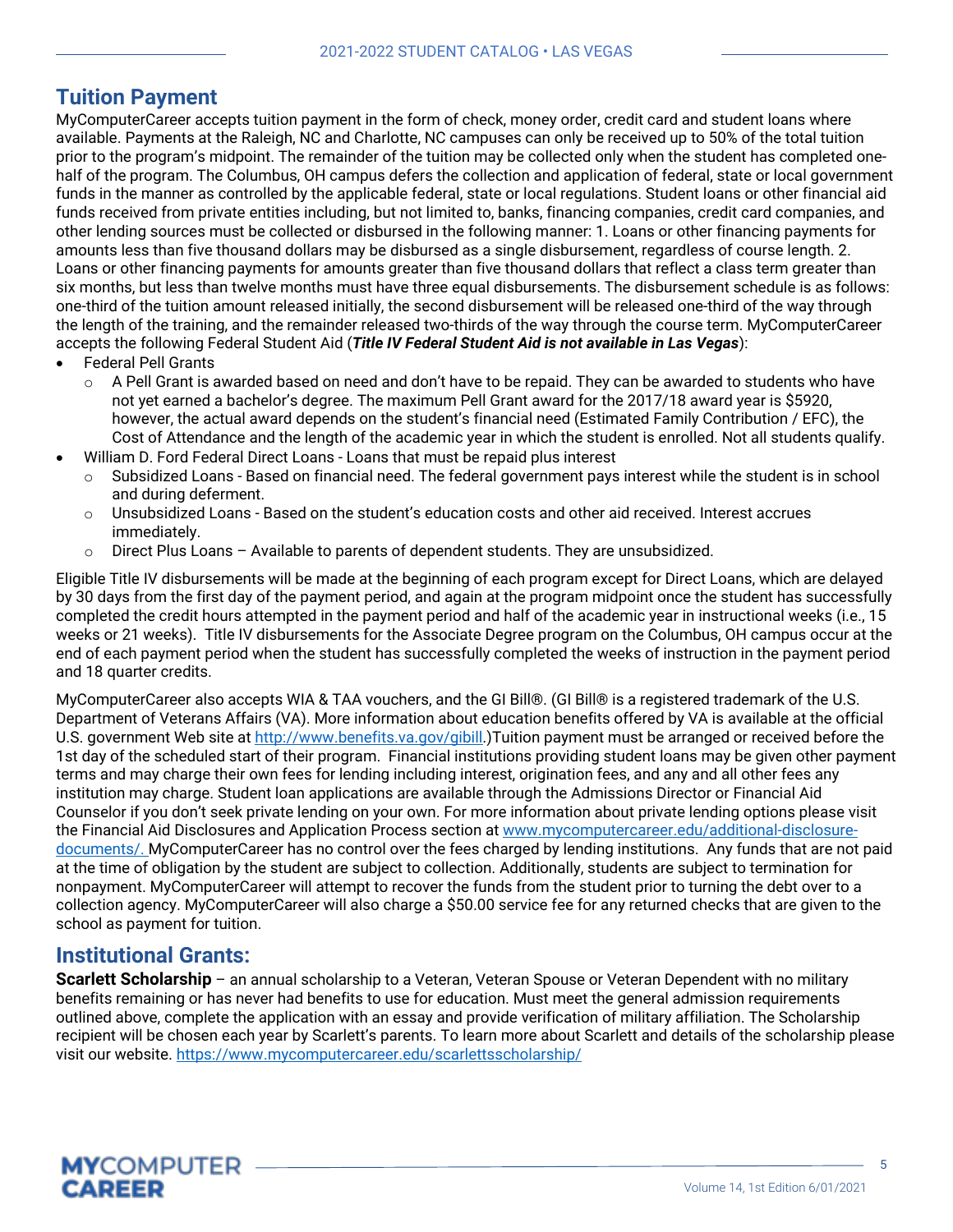<span id="page-7-0"></span>**Education Assistance Grant** – *Not available on the Las Vegas, NV campus*. A need-based Grant available for all ITSA enrollments who apply and complete a FAFSA. The Grant award for each eligible student will be based on their official Estimated Family Contribution (EFC) and applied at enrollment according to the chart below. *See Admissions Advisor for further details*.

### <span id="page-7-1"></span>**Title IV Credit Balance**

(*Title IV is not available on the Las Vegas, NV Campus*) Whenever MyComputerCareer disburses Title IV funds by crediting a student's account and the total amount of ONLY Title IV funds credited exceeds the amount of tuition, fees and other authorized charges assessed to the student, the excess is considered a Title IV Credit Balance. Title IV Credit Balances will be paid to the student or parent within 14 days of the disbursement that created the excess or as per instructions supplied by a completed "Authorization to Hold or Release Funds" form.

#### <span id="page-7-2"></span>**Title IV Overage**

(*Title IV is not available on the Las Vegas, NV Campus*) Whenever MyComputerCareer disburses Title IV funds and/or other sources of funding by crediting a student's account and the total amount of ALL funds credited exceeds the amount of tuition, fees and other authorized charges assessed to the student, the excess that is not a Title IV Credit Balance is considered an Overage. Overages will be evaluated and paid to the student or parent according to the timeline specified below or as per instructions supplied by a completed "Authorization to Hold or Release Funds" form.

#### **Overage Evaluation and Payment**

If the overage occurs before the student reaches the program midpoint the overage will be paid within a few weeks of the disbursement that created the overage. After the program midpoint the student's account will be evaluated for an overage and overage payment after the student reaches the eighty percent point of the program.

MyComputerCareer is governed by the Department of Education, the states in which we do business and our accrediting body, amongst others. Our policies and procedures follow the guidelines set forth by each of these organizations. In the event the rules and regulations of our governing bodies prohibit MyComputerCareer from paying a credit balance or overage according to the time frames set forth above, the rules and regulations of that governing body will supersede those of MyComputerCareer.

#### <span id="page-7-3"></span>**Title IV Funds Return**

(*Title IV is not available on the Las Vegas, NV Campus*) Students who receive Title IV aid (Federal Pell, Federal SEOG, Federal Subsidized and/or Federal Unsubsidized Stafford loans and PLUS.) and withdraw from school are subject to the Return of Title IV aid regulations. (Federal law now requires that a student must "earn" the aid that they receive.) When a student withdraws from school, the school is required to determine the amount "earned" using the Return of Title IV regulations. When calculating a R2T4 the department of education determines a student earns quarter credit hours when they have completed academic work to receive a passing grade in the course. This calculation is based on the percentage of the period completed and the pace, where necessary, at which the student is progressing. The percentage of the period completed is determined by dividing the number of calendar days completed in the payment period as of the student's last day of attendance by the total number of calendar days in the period unless the student is not on pace to complete the payment period within the expected

timeframe. If the student is not on pace, the payment period will be lengthened based on the student's rate of progress. If the student completes more than 60% of the payment period it is determined that all the aid has been earned. If a student completes 60% or less of the payment period, the earned and unearned portion will be calculated.

- The "unearned" portion of the institutional charges will be returned by the institution to the appropriate Title IV program. The institution will then bill the student for the amount of institutional charges that were returned in excess of the college's refund policy.
- The "unearned" portion of the aid that was disbursed directly to the student will also be calculated. If applicable, the student will owe repayment to the Title IV programs. The student will receive an overpayment letter and will be given 45 days to make the repayment. The student will be eligible for further Title IV aid during the 45-day period but will become ineligible after the 45 days has passed. The student will remain ineligible until the funds are repaid or satisfactory payment arrangements have been made with the Department of Education.
- Last day of verifiable attendance will be considered the withdrawal date for official or unofficial withdrawals.
	- o **Official Withdrawal** Formal notice of intent to WD in (writing, email, verbal) to the Campus Director.
		- **Unofficial Withdrawal** 14 consecutive days of no attendance.
- The timeframe for the return of Title IV program funds is forty-five days from the Date of Determination (DOD) unless the State or other governing body in which the school is operating has a more stringent deadline.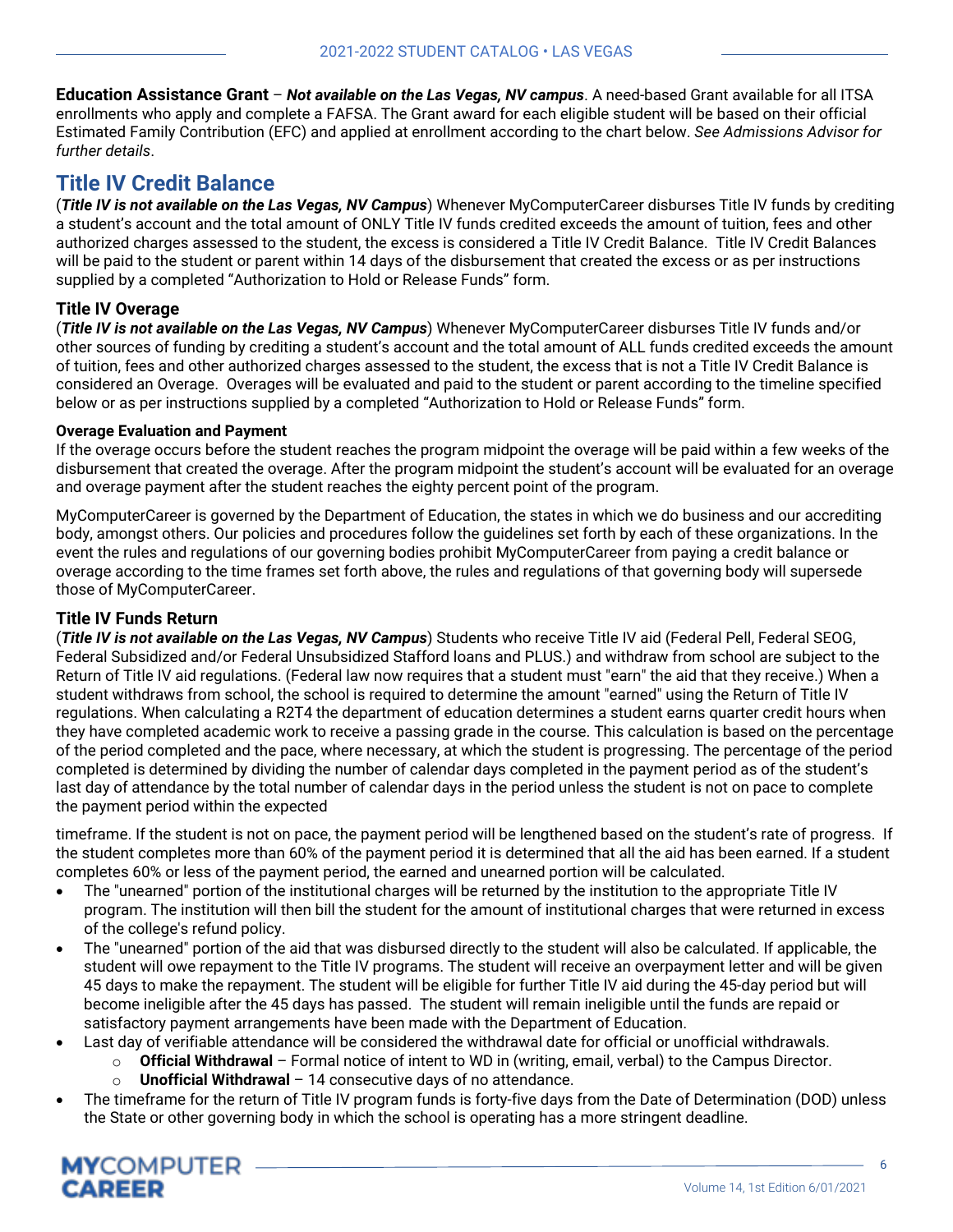The school will return Title IV funds to the programs from which the student received aid during the payment period as applicable, in the following order, up to the net amount disbursed from each source:

- Unsubsidized Direct Stafford loans
- Subsidized Direct Stafford loans.
- Direct PLUS loans.
- Federal Pell Grants for which a return of funds is required.

If a student started and qualified for a disbursement of **Pell**:

- 1. The funds can be disbursed without student authorization as per the "Treatment of Title IV Funds When Student Withdrawals" (R2T4) calculation and no later than 180 days of the DOD as a post withdrawal disbursement.
- 2. If an individual completed a FAFSA and clears Verification or a C Code they can also become eligible for a post withdrawal disbursement or late disbursement of Pell (not direct loans) w/in 180 days of the DOD.
	- a. Any post-withdrawal disbursement of grant funds that is not credited to the student's account will be disbursed no later than 45 days after the date of determination that the student withdrew.

If a student started and qualified for a disbursement of **Direct Loan**

- 1. The funds can be disbursed only after authorization from the borrower as per the "Treatment of Title IV Funds When a Student Withdrawals" (R2T4) calculation and no later than 180 days of the DOD.
- 2. In the unusual circumstance where a post withdrawal disbursement can be requested during the second payment period the disbursement must happen within 180 days of the students last date of attendance.

A student may be eligible for a **post-withdrawal disbursement** if, prior to withdrawing, the student earned more federal financial aid than was disbursed. If a student is eligible for a post-withdrawal disbursement for Title IV funds, it will be processed for the student and a refund will be issued within 14 days of the credit balance.

If the post-withdrawal disbursement includes loan funds, MyCC must get the student's permission before it can disburse the loan. Students may choose to decline some or all of the loan funds so that s/he does not incur additional debt. A notice will be sent out to the student, and the signed, original document must be returned to the School within 14 days.

MyComputerCareer may automatically use all or a portion of the post-withdrawal disbursement of grant funds for tuition and fees. However, the school needs the student's permission to use the post-withdrawal grant disbursement for all other school charges. If the student does not give his/her permission, the student will be offered the funds. However, it may be in the student's best interest to allow the school to keep the funds to reduce the student's debt at the school.

It is also important to understand that accepting a post-withdrawal disbursement of student loan funds will increase a student's overall student loan debt that must be repaid under the terms of the Master Promissory Note. Additionally, accepting the disbursement of grant funds will reduce the remaining amount of grant funds available to the student should the student continue his/her education at a later time.

### <span id="page-8-0"></span>**Exit Counseling**

(*Title IV is not available on the Las Vegas, NV Campus*)Within 30 days of graduating or leaving school, Direct Loan borrowers must complete exit counseling. The Direct Loan Exit Counseling will explain your rights and responsibilities as a Direct Loan borrower and help with repayment information and options. Exit counseling is to be done at: [https://studentloans.gov/myDirectLoan/index.action.](https://studentloans.gov/myDirectLoan/index.action)

### <span id="page-8-1"></span>**Academic Calendar**

The enrollment dates for the programs at MyComputerCareer are dependent upon sufficient enrollment. Enrollment periods will begin approximately 6-8 weeks before the start date of class and end within one week after the start date of class. Program start dates occur approximately every 5/7/12 weeks, based on program. The following table contains approximate start dates for enrollment terms for the 2021- 2022 academic year.

# **CAREER**

| <b>Cyber Warrior</b> |             | 30 Week                             |                                                                                  | 42 Week  |                                              |                   |            |                                                       | 42 Week  |  | 42 Week |
|----------------------|-------------|-------------------------------------|----------------------------------------------------------------------------------|----------|----------------------------------------------|-------------------|------------|-------------------------------------------------------|----------|--|---------|
|                      | Program     |                                     | <b>ITSA</b>                                                                      |          | <b>ITSA</b>                                  |                   | <b>CSS</b> | <b>CSE</b>                                            |          |  |         |
|                      |             | 08/30/21 11/24/21 05/11/21 12/06/21 |                                                                                  |          | 05/17/21 03/13/22                            | 05/10/21          |            | 03/06/22 04/06/21                                     | 05/31/21 |  |         |
| 11/29/21             |             | 03/03/22 06/15/21                   | 01/17/22                                                                         | 07/05/21 | 05/01/22                                     | 06/28/21          |            | 04/24/22 05/25/21                                     | 07/12/21 |  |         |
|                      |             | 03/07/22 05/29/22 07/20/21 02/21/22 |                                                                                  |          | 08/23/21 06/19/22 08/16/21                   |                   |            | 06/12/22 07/13/21                                     | 08/30/21 |  |         |
| 05/31/22             | 08/23/22    | 08/24/21                            | 03/28/22                                                                         | 10/11/21 |                                              | 08/07/22 10/04/21 |            | 07/31/22 08/31/21                                     | 10/18/21 |  |         |
|                      |             |                                     | 09/28/21 05/02/22                                                                |          | 11/29/21 09/25/22 11/22/21                   |                   |            | 09/18/22 10/19/21 12/06/21                            |          |  |         |
|                      |             | 11/02/21                            | 06/06/22                                                                         |          | 01/24/22 11/13/22 01/17/22 11/06/22 12/07/21 |                   |            |                                                       | 01/24/22 |  |         |
|                      |             |                                     | 12/07/21 07/11/22                                                                |          | 03/14/22 01/08/23                            |                   |            | 03/07/22 01/01/23 02/01/22 03/21/22                   |          |  |         |
|                      | <b>NACS</b> | 01/18/22 08/15/22                   |                                                                                  |          | 05/02/22 02/26/23                            |                   |            | 04/25/22 02/19/23 03/22/22                            | 05/09/22 |  |         |
|                      |             | 02/22/22 09/19/22                   |                                                                                  |          | 06/20/22 04/16/23                            |                   |            | 06/13/22 04/09/23 05/10/22                            | 06/27/22 |  |         |
| 03/09/21             | 04/18/23    | 03/29/22 10/24/22                   |                                                                                  |          | 08/08/22 06/04/23                            | 08/01/22          |            | 05/28/23 06/28/22                                     | 08/15/22 |  |         |
| 09/07/21             |             | 10/17/23 05/03/22 11/28/22          |                                                                                  |          |                                              |                   |            | 09/26/22 07/23/23 09/19/22 07/16/23 08/16/22 10/03/22 |          |  |         |
| 03/08/22             |             | 04/16/24 06/07/22 01/09/23          |                                                                                  | 11/14/22 | 09/10/23 11/07/22                            |                   |            | 09/03/23 10/04/22 11/21/22                            |          |  |         |
| 09/12/22             |             |                                     | 10/21/24 07/12/22 02/13/23 01/09/23 10/29/23 01/02/23 10/22/23 11/22/22 01/09/23 |          |                                              |                   |            |                                                       |          |  |         |

7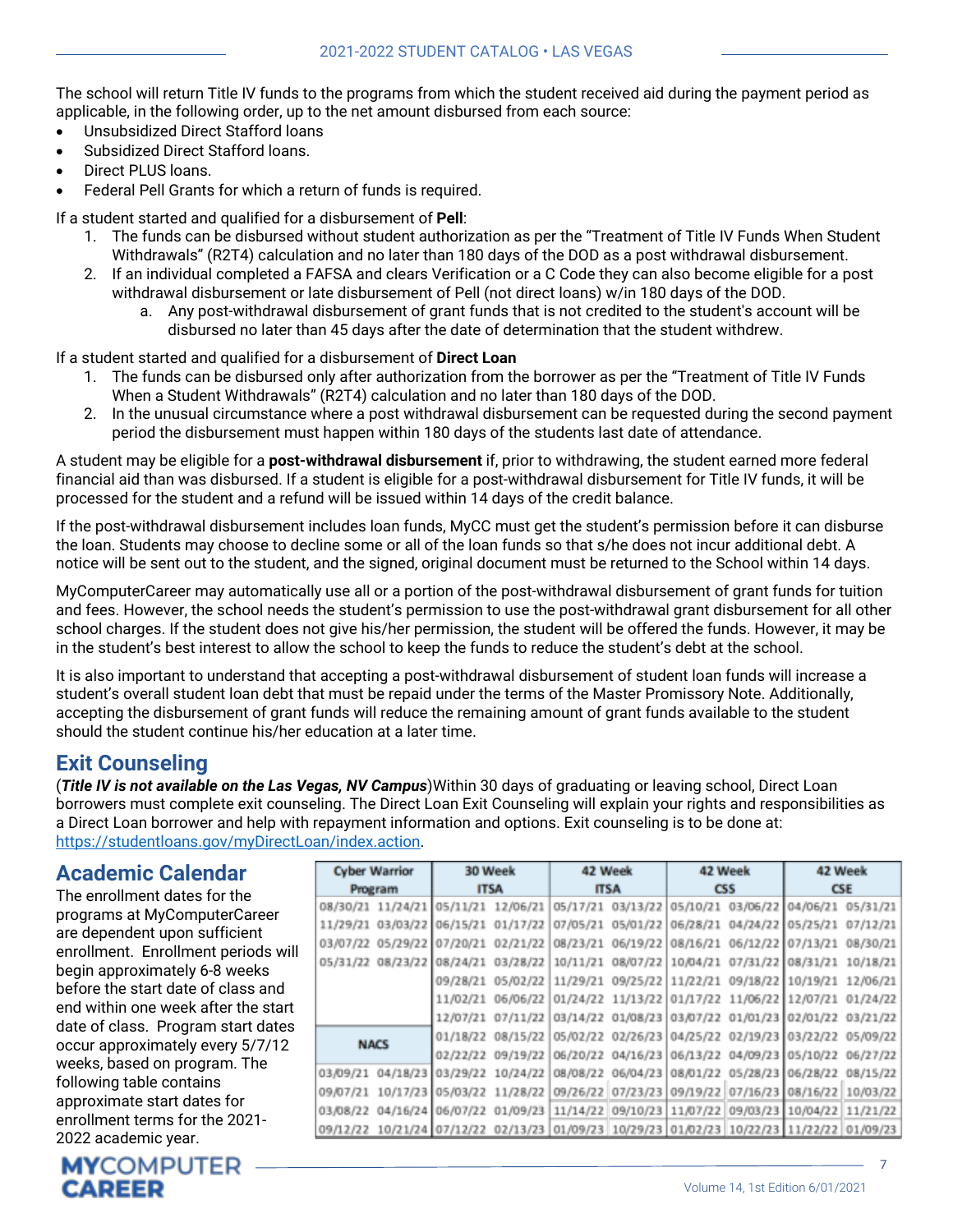### <span id="page-9-0"></span>**School Holidays**

MyComputerCareer will be closed and not hold classes on the following holidays: New Year's Day, Memorial Day, Fourth of July, Labor Day, Veterans Days, Thanksgiving Day and for a week around Christmas.

### <span id="page-9-1"></span>**Attendance Policy**

Attendance is critical to the success of students who attend the programs at MyComputerCareer. Absences can prevent students from succeeding in class and hinder their preparation for starting a career in the computer industry. A maximum of 20% of excused absences is permitted by the school towards the attendance completion requirement. MyComputerCareer will record all attendance for students. A student must complete 80% of their scheduled clock hours by the program's midpoint, lab end date or MTF. Students not meeting the attendance standards at any evaluation point will be notified via email of their Academic Termination. The student may submit a written Appeal (email is an acceptable) to the Campus Director within 10 calendar days of the dismissal notification. Appeals are granted for mitigating circumstances defined as: documented student illness/injury, which is an emergency or severe in nature, death of an immediate relative, personal tragedy or natural disaster, called to active military duty and/or other mitigating circumstances that are not everyday occurrences of life and are beyond your control. The Appeal must include a definitive statement from the student defining the mitigating circumstances as to why s/he failed to meet the attendance standards and what has changed in the student's situation that will allow him/her to meet attendance standards at the next evaluation. Documentation should be submitted with the Appeal.

#### <span id="page-9-2"></span>**Cyber Warrior Program Attendance Policy**

The Cyber Warrior clock hour program requires that students who miss more than **2 consecutive class days be subject to dismissal for violations of the Cyber Warrior attendance policy.** Dismissed students must submit an appeal to the Campus Director within two days of dismissal. Approval of appeals is at the discretion of the Appeals Committee.

### <span id="page-9-3"></span>**Absences**

Students are expected to attend each class session on time and participate actively in class. Students are also expected to complete the required number of laboratory hours each week. If a student will be absent from class, they are expected to inform the instructor by email or phone prior to the start of class. The accumulation of absences exceeding 20% of scheduled clock hours for a Credit Hour program will be grounds for dismissal from their program. Students who are dismissed from their program may not reenter before the start of the next grading period.

**Students with no attendance for 14 consecutive calendar days are subject to dismissal for violation of the attendance policy**. Dismissed students must submit an appeal to the Campus Director within 10 days of termination. Approval of appeal is at the discretion of the Appeals Committee.

### <span id="page-9-4"></span>**Make-up Work**

Students that need to complete missed assignments and receive additional review of topics missed in class may do so in flex-time. Students doing so should complete all hours, assignments and/or make-up work associated with the first half of the program by the midpoint of the program. Students who do not complete all the hours and assignments in the first three courses are subject to Academic Termination as outlined in th[e SAP Policy.](#page-11-0) All hours, assignments and/or make-up work associated with the second half of the program should be completed by the Lab End Date. Students who do not complete all the hours and assignments during the last three courses (two courses for Cyber Warrior Program) by the Lab End Date are subject to Academic Termination as outlined in the [SAP Policy.](#page-11-0) All required hours, assignments and makeup work must be completed within the maximum time frame of the published length of the program. Associate Degree courses are evaluated on each evaluation period in the catalog.

### <span id="page-9-5"></span>**Tardiness & Early Departures**

Students are expected to be on time for all class sessions, exams, material review sessions, and so forth. Tardiness is defined as any time missed after the start of class. Early Departure is defined as any time remaining prior to the end of class. Tardiness and early departures are recorded on a real-time basis with students logging in immediately upon arrival and immediately upon departure. Consistent tardiness can adversely affect the learning environment. Excessive tardiness or early departures can result in not meeting the required hours for the training program. Students falling below these minimum requirements may be dismissed from the program as outlined in the [Satisfactory Academic Progress](#page-11-0)  [Policy.](#page-11-0)

Accordingly, a student who is late for class or departs class early on a regular basis is at risk for dismissal from the training program due to not meeting the minimum Attendance requirements of 80% attendance. If the student does not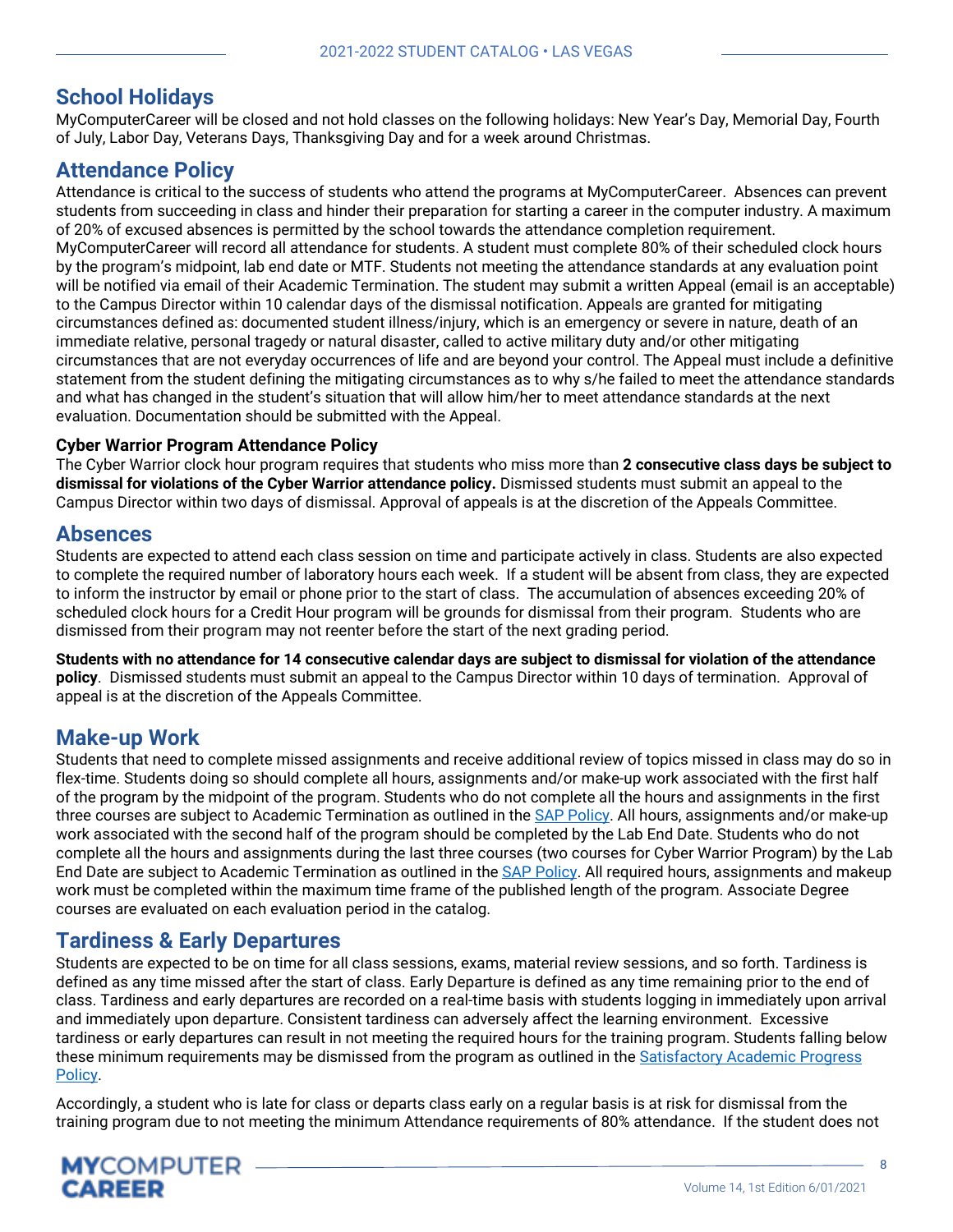meet 80% attendance at midpoint, the student is Academically Terminated. If the student appeals the Academic Termination and the appeal is approved, the student will be placed on Academic Probation. The student will be placed on probation and an academic plan will be developed and provided to the student. This plan must allow the student to meet SAP standards by the Maximum Time Frame of the program. The student's progress will be evaluated at the end of one payment period as is required of a student on probation status, to determine if the student is meeting the requirements of the academic plan. Students not meeting these requirements at this evaluation will no longer be eligible for Title IV aid, and Veteran students will be terminated from using their benefits.

### <span id="page-10-0"></span>**Leave of Absence**

A leave of absence (LOA) may be permitted when a student faces a temporary problem such as military deployment, accident, death in the family, change in teaching methodology or other emergency. Any student who seeks a leave of absence must submit the signed, dated request in writing and specify a reason to the Campus Director prior to the beginning date of the LOA, unless unforeseen circumstances prevent a student from doing so. An email may be accepted as deemed necessary by the Campus Director. Corroborating documentation may be required. The granting, denial, and duration of a leave of absence will be done on a case-by-case basis at the sole discretion of MyComputerCareer. In order for a leave of absence to be granted, MyComputerCareer must have a reasonable expectation that the student will return to the program at the end of the leave of absence. Students returning from an LOA will enter at the appropriate place during the next available class as determined by the Campus Director. If a student fails to reenter the class at the end of the leave of absence, the student will be academically terminated from the program. Students have 10 days to appeal termination. The leave of absence(s) is limited to 180 calendar days in any 12-month period or one-half the published program length, whichever is shorter. An approved LOA may be extended for an additional period of time provided that the extension request meets all of the above requirements.

### <span id="page-10-1"></span>**Grades & Graduation Standards**

The following is the grading scale based on the percentage of points earned over the length of a program or course.

| % Of Total Points Earned Letter Grade |  |
|---------------------------------------|--|
| 90-100                                |  |
| 80-89                                 |  |
| 70-79                                 |  |
| 60-69                                 |  |
| 59 or below                           |  |
| <b>Temporary Leave of Absence</b>     |  |

The final grade will be comprised of multiple components, each critical to the success of the student. Refer to the course syllabus for each course breakdown. The following table shows the common breakdown of the final grade:

| <b>Criteria</b>             | % of Grade Credit Hour % of Grade Clock Hour |     |
|-----------------------------|----------------------------------------------|-----|
| Final Exam                  | 40%                                          | 40% |
| Post Assessments            | 30%                                          | 30% |
| <b>Graded Labs</b>          | 20%                                          | 30% |
| <b>Homework Assignments</b> | 10%                                          | n/a |

A student must achieve the following to graduate from a credit hour program at MyComputerCareer:

- Completion of all **credit hours** in the program
- Cumulative grade percentage of 70% or higher
	- o Minimum GPA of 60% is required for individual courses.
- Completion of 80% of the scheduled clock hours.
- Completion of the graduation requirements within the maximum program length, which is 143% of the published length of the program.

~ All graduates of will receive a Certificate of Completion or Diploma, based on program of enrollment

### <span id="page-10-2"></span>**Transcript Request**

Students may request a copy of their academic transcript at any time by visiting the campus, calling the campus directly or emailing the Campus Director. There is no transcript release fee at this time.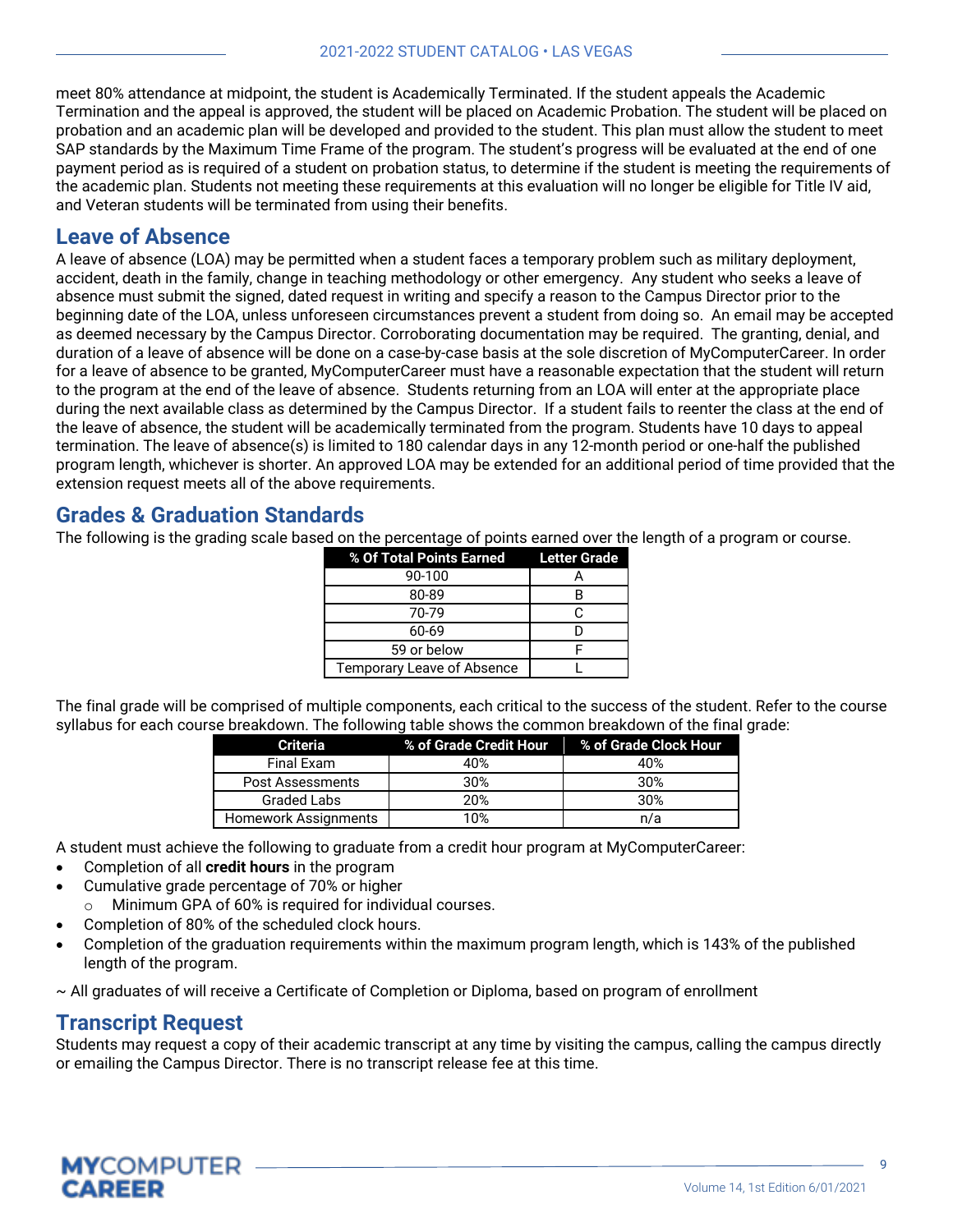### <span id="page-11-0"></span>**Satisfactory Academic Progress**

Progress Standards for CREDIT HOUR Programs:

- A. Quantitative progress is based upon the successful completion of credit hours. A student must have earned 70 percent of the attempted credit hours.
- B. Qualitative progress is based upon the cumulative grade point average. The minimum cumulative GPA required is 70 percent.
- C. Students must be progressing at a rate which would allow them to complete their program within 143 percent of the scheduled weeks for the program. For VA students in the Cyber Warrior Program, students must complete all coursework by the end of service date.

### <span id="page-11-1"></span>**Evaluation Points:**

All Certificate Programs are one academic year in length. SAP will be evaluated at the scheduled program midpoint, the program end date and the program's maximum time frame. For the Cyber Warrior Certification Program, SAP will be evaluated at the end of the third course, the end of the program, and the program's maximum time frame. For the Associate's Degree Program, SAP will be evaluated at the end of each payment period, and the program's maximum time frame. At each evaluation period, both quantitative and qualitative progress will be measured, which specifically includes the cumulative GPA and pace as outlined above in the Progress Standards description. Students that do not meet SAP standards at midpoint or lab end date may be Academically Terminated as defined below. The Evaluation process applies to all students without regarding to funding source.

All students are provided an On-Track Progress Check (OTPC) at the end of each course. This check provides the student a status update on the course just completed, cumulative GPA and attendance towards meeting graduation requirements.

All Quarter Credit Hour certificate programs are less than one year in length. Eligible Title IV disbursements will be made at the beginning of each program and again at the program midpoint. SAP will be evaluated at the scheduled program midpoint, the program end date and the program maximum time frame. At each evaluation period both quantitative and qualitative progress will be measured, which specifically includes grades and attendance as outlined above in the Progress Standards description. Students that do not meet SAP standards at midpoint or lab end date will be Academically Terminated as defined below.

### <span id="page-11-2"></span>**Academic Termination and Financial Aid Probation:**

(Title IV Federal Student Aid is not available in Las Vegas) Students not meeting the SAP standards at the scheduled evaluation point will be notified via email of their Academic Termination. When a student loses Title IV eligibility and is academically terminated because he or she fails to make Satisfactory Academic Progress, the student may submit an Appeal as described in the next section. If an Appeal is approved, the student will be placed on Financial Aid Probation. When the student is placed on Financial Aid Probation, an Academic Plan will be developed and provided to the student. This Academic Plan must allow the student to meet SAP standards by the Maximum Time Frame of the program. The student's Satisfactory Academic Progress will be evaluated at the end of the next payment period, as is required of a student on Financial Aid Probation status, to determine if the student is meeting the minimum standards of SAP or if the student is meeting the requirements of the Academic Plan. The student is eligible to receive Title IV aid while on Financial Aid Probation and the Academic Plan, as long as the student continues to meet the minimum standards of SAP or is meeting the requirements of the Academic Plan. Students not meeting the minimum requirements following the payment period when the student is on Financial Aid Probation will no longer be eligible for Title IV aid and will be terminated unless a subsequent appeal is submitted and granted.

### <span id="page-11-3"></span>**Academic Termination and VA Benefits Probation:**

Students not meeting the SAP standards at the scheduled evaluation point will be notified via email of the Academic Termination. When a student is terminated, their VA benefits will be terminated for unsatisfactory conduct, attendance, or progress. If an appeal is approved, the student will be placed on Academic Probation. While on academic probation, an academic plan will be developed and provided to the student. The student is eligible to continue to receive VA benefits while one Academic Probation and the academic plan, as long as the student continues to meet the minimum standards of SAP or Is meeting the requirements of the Academic Plan. Students not meeting the minimum requirements as of the subsequent evaluation point will be terminated unless a subsequent appeal is submitted and granted.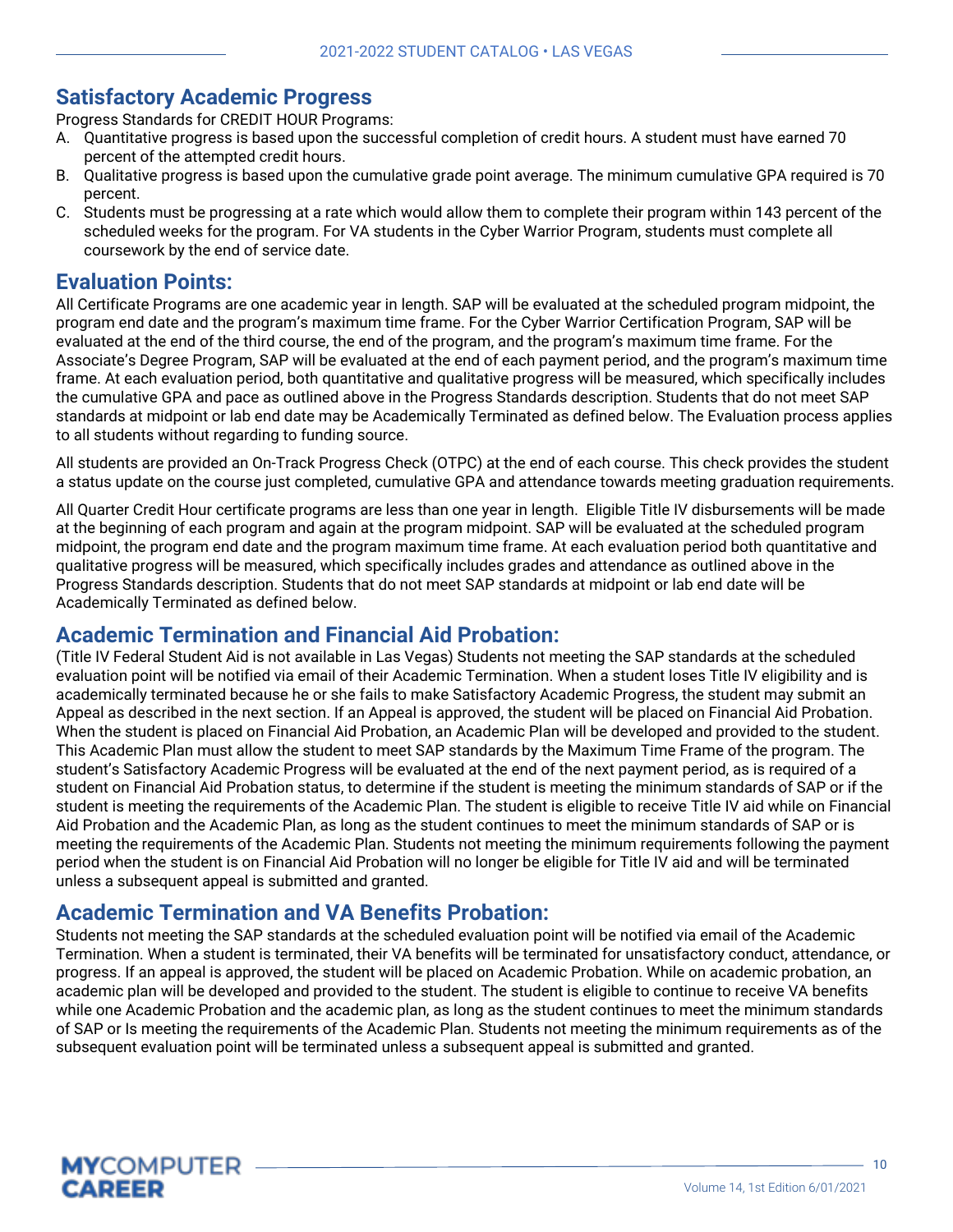### <span id="page-12-0"></span>**Appeal Process:**

Students academically terminated from MyComputerCareer will be notified via email of their dismissal. The student may submit a written Appeal (email is an accepted form of written communication) to the Campus Director within 10 calendar days of the dismissal notification. Appeals are granted for mitigating circumstances defined as: documented student illness/injury which is an emergency or severe in nature, death of an immediate relative, personal tragedy or natural disaster, called to active military duty and/or other mitigating circumstances that are not everyday occurrences of life and are beyond your control. The Appeal must include a definitive statement from the student defining the mitigating circumstances as to why s/he failed to meet SAP standards and what has changed in the student's situation that will allow him/her to meet SAP standards at the next SAP evaluation. Documentation should be submitted with the Appeal. Should the Appeal be successful, the student will be placed on Financial Aid Probation and an Academic Plan, which clearly identifies a viable plan for the student to successfully complete the program within the maximum timeframe allowed.

The Appeals Committee, composed of the Campus Director and the Director of Education, or two members of the executive leadership as needed, will examine all Appeals. The approval or denial of the Appeal is at the sole discretion of the Appeals Committee. The student will be sent the Appeals Committee's decision within 14 days of the Campus Director's receipt of the appeal. The decision of the Appeals Committee is final. The withdrawal calculation for students whose appeal is denied will be based upon their last day of attendance.

### <span id="page-12-1"></span>**Transfer Students:**

Students awarded transfer credits will have their enrollment term adjusted based on the number of Quarter Credit Hours remaining in the program. Transfer credits will be counted toward the maximum timeframe and will count as credits attempted and credits earned in the quantitative evaluation of SAP.

### <span id="page-12-2"></span>**Repeats, Uncompleted Courses, Remedial Courses and Course Withdrawals:**

Repeat courses in the classroom training environment must be discussed with the instructor for the class and the Campus Director. Students who repeat courses will not be eligible for additional federal financial assistance for the repeat courses.

If a student has an uncompleted course that the student has not successfully completed by the end of the course's scheduled end date, MyComputerCareer counts the credits in the course as attempted credit hours toward the student's Quantitative progress. MyComputerCareer generally does not allow individual course withdrawals, nor does it offer remedial programs. All periods of enrollment count towards the determination of SAP including periods when a student does not receive Title IV aid. Additionally, when a student pursues another program at MyComputerCareer, only those credits for the courses that apply toward the second program count in the calculation of SAP for the second program.

### <span id="page-12-3"></span>**ACCET Cancellation and Refund Policy**

The Student has the right to cancel this Agreement at any time. Refunds shall be issued as follows:

- (i). If MyComputerCareer rejects the Student's application, the School will refund all tuition and fees to the Student, although the School may, at its option, deduct the non-refundable registration fee in the amount of \$100 from the Student's refund.
- (ii). If MyComputerCareer cancels the Program subsequent to a Student's enrollment, the School will refund all tuition and fees paid by the Student.
- (iii).If an enrolled Student is determined to be a "no-show," the School shall issue a full refund of tuition and fees to the Student. The School may, at its option, deduct the non-refundable registration fee in the amount of \$100 from the Student's refund. A "no-show" is defined as any cancellation of enrollment prior to the first day of class (the "Lab Start Date"), or failure to attend class on the Lab Start Date.
- (iv).For a Student that cancels his or her enrollment after the Lab Start Date or is terminated due to violations in academics, attendance (14 consecutive days of no attendance, 2 for CWP), code of conduct, drug and alcohol, etc., refunds shall be computed and issued as follows (sample calculations can be reviewed on the ACCET website):
	- 1. Refund computations will be based on a Student's last day of attendance. When determining the number of weeks completed by the Student, the School shall consider a partial week the same as if a whole week were completed, provided the Student was present at least One (1) day during the scheduled week. Leaves of absence, suspensions, and school holidays will not be counted as part of the scheduled class attendance.
	- 2. During the first week of classes, MyComputerCareer will withhold tuition charges not exceed Ten Percent (10%) of the stated tuition, up to a maximum of One Thousand Dollars (\$1,000).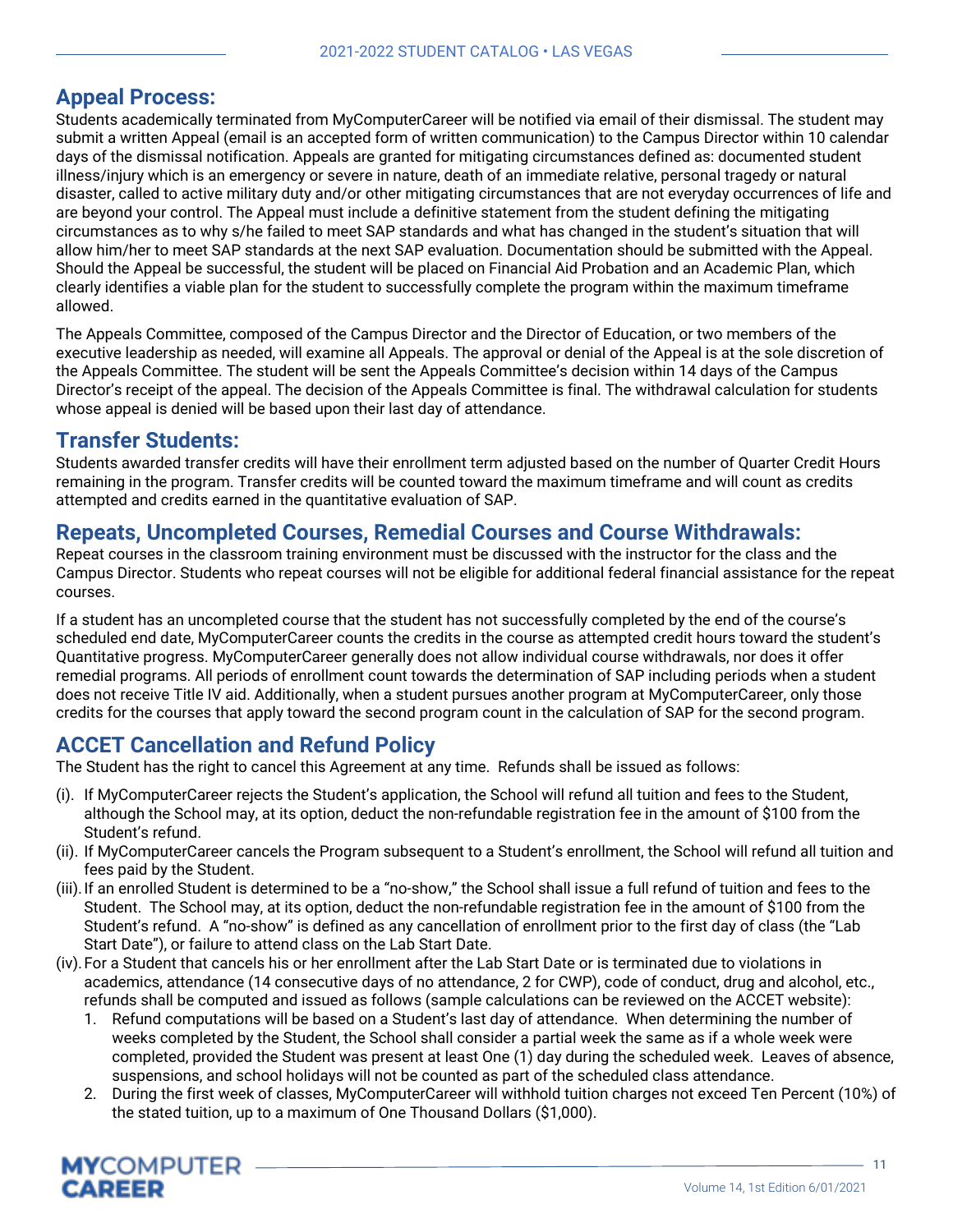- 3. After the first week and Through Fifty Percent (50%) of the period of financial obligation, MyComputerCareer will withhold tuition charges that shall not exceed a pro rata portion of tuition for the period of class completed, plus Ten Percent (10%) of the unearned tuition for the portion of the Program that was not completed, up to a maximum of One Thousand Dollars (\$1,000).
- 4. After Fifty Percent (50%) of the period of financial obligation is completed by the Student, the School will retain the full tuition for that period.

### <span id="page-13-0"></span>**State of Nevada Cancellation and Refund Policy**

NRS 394.449 Requirements of policy for refunds by postsecondary educational institutions.

- 1. Each postsecondary educational institution shall have a policy for refunds which at least provides:
	- (a) That if the institution has substantially failed to furnish the training program agreed upon in the enrollment agreement, the institution shall refund to a student all the money the student has paid.
	- (b) That if a student cancels his or her enrollment before the start of the training program, the institution shall refund to the student all the money the student has paid, minus 10 percent of the tuition agreed upon in the enrollment agreement or \$150, whichever is less, and that if the institution is accredited by a regional accrediting agency recognized by the United States Department of Education, the institution may also retain any amount paid as a nonrefundable deposit to secure a position in the program upon acceptance so long as the institution clearly disclosed to the applicant that the deposit was nonrefundable before the deposit was paid.
	- (c) That if a student withdraws or is expelled by the institution after the start of the training program and before the completion of more than 60 percent of the program, the institution shall refund to the student a pro rata amount of the tuition agreed upon in the enrollment agreement, minus 10 percent of the tuition agreed upon in the enrollment agreement or \$150, whichever is less.
	- (d) That if a student withdraws or is expelled by the institution after completion of more than 60 percent of the training program, the institution is not required to refund the student any money and may charge the student the entire cost of the tuition agreed upon in the enrollment agreement.
- 2. If a refund is owed pursuant to subsection 1, the institution shall pay the refund to the person or entity who paid the tuition within 15 calendar days after the:
	- (a) Date of cancellation by a student of his or her enrollment;
	- (b) Date of termination by the institution of the enrollment of a student;
	- (c) Last day of an authorized leave of absence if a student fails to return after the period of authorized absence; or
	- (d) Last day of attendance of a student, whichever is applicable.
- 3. Books, educational supplies or equipment for individual use are not included in the policy for refund required by subsection 1, and a separate refund must be paid by the institution to the student if those items were not used by the student. Disputes must be resolved by the Administrator for refunds required by this subsection on a case-by-case basis.
- 4. For the purposes of this section:
	- (a) The period of a student's attendance must be measured from the first day of instruction as set forth in the enrollment agreement through the student's last day of actual attendance, regardless of absences.
	- (b) The period of time for a training program is the period set forth in the enrollment agreement.
	- (c) Tuition must be calculated using the tuition and fees set forth in the enrollment agreement and does not include books, educational supplies or equipment that is listed separately from the tuition and fees.

**How to Request a Cancellation, Withdrawal and Refund:** A request for withdrawal can be delivered or sent to MyComputerCareer's training center in writing or via electronic mail or can be verbally conferred to the Campus Director, in person or telephonically.

### <span id="page-13-1"></span>**Dismissal from a Program**

Students are expected to conduct themselves in a professional manner and to act, speak, and show respect to others as in a business environment. MyComputerCareer reserves the right to dismiss students for activities detrimental to themselves, other students, and the school. Reasons for dismissal include, but are not limited to, the following:

- Any Behavior that negatively affects the learning environment.
- Unlawful possession, use, or distribution of illicit drugs and alcohol.
- Providing false information required during the admissions process
- Violation of the terms and conditions of the Enrollment Agreement
- Falsifying student records
- Unsatisfactory Academic Progress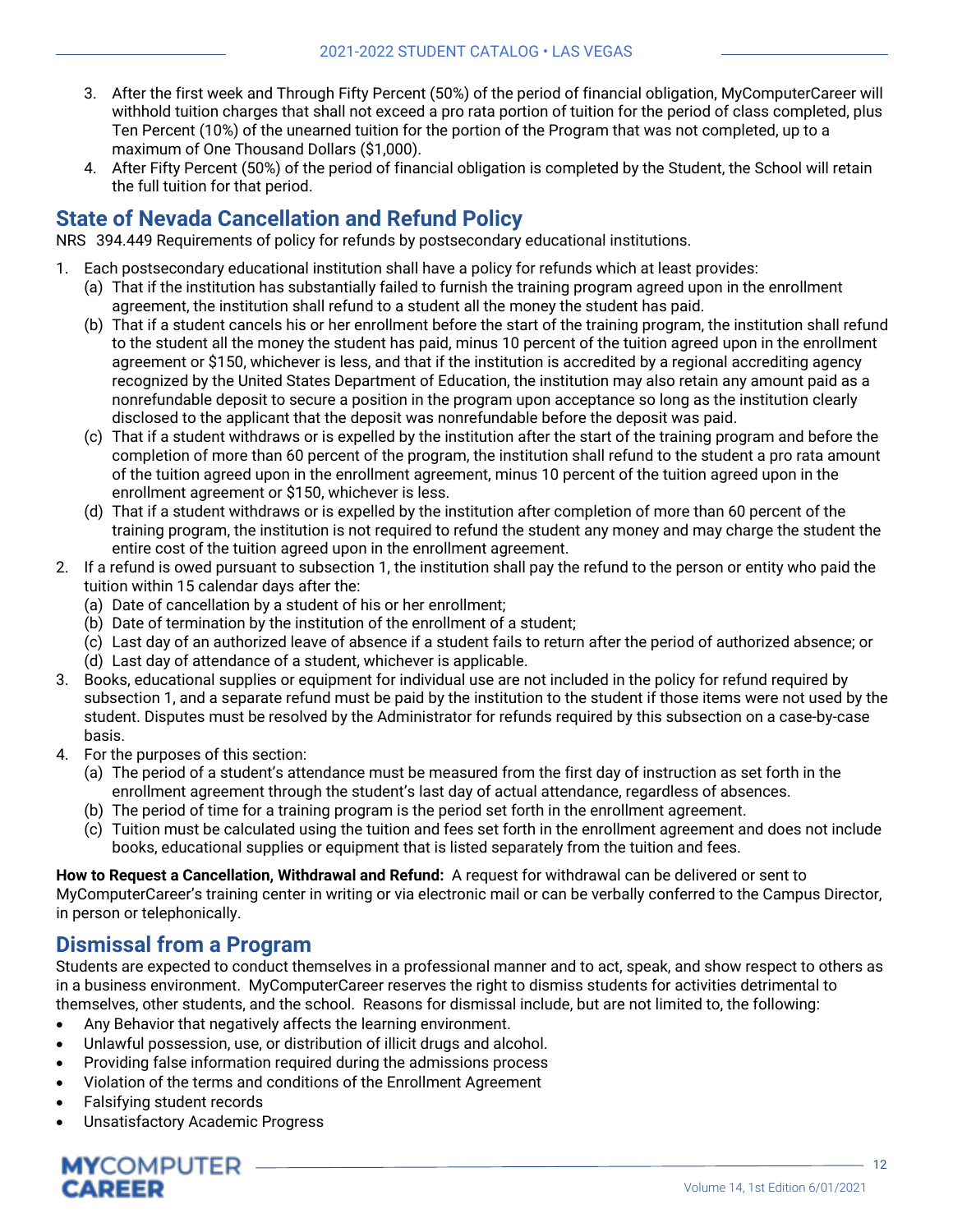- Failure to attend for 14 consecutive calendar days.
- Nonpayment of any student loan

Failure to comply with these reasons will result in termination upon identification. If a student is dismissed from the program and wants to re-enter the same program where they left off, they must go through the enrollment process within 180 days of withdraw date. After 180 days would be considered a new enrollment with transfer credit, where applicable. The Admission process is outlined in the Nevada Enrollment Policy. Approval for reenrollment is at the sole discretion of MyCC.

### <span id="page-14-0"></span>**Grievance Procedure**

All student complaints should be communicated to the Campus Director. Students that have addressed their concern to the Campus Director and have not reached their desired outcome, or have an issue directly related to the Campus Director are encouraged to write a letter to Tony, President of MyComputerCareer by going to

[http://info.mycomputercareer.com/dear-tony.](http://info.mycomputercareer.com/dear-tony) The student will be contacted and an attempt will be made to resolve the complaint internally to the satisfaction of the student, within reasonable discretion. Students are encouraged to go through this internal complaint process as a first attempt to resolve any complaints.

If the complaint cannot be resolved, the student will be referred to the higher governing authority listed below:

#### **Nevada**

Student may file a complaint against MyComputerCareer regarding this tuition policy or otherwise, by submitting the Nevada Commission on Postsecondary Education complaint form located on their website at http://cpe.nv.gov/Students/Students\_Home/. You can submit it; by mail: 2800 E. St Louis Ave, Las Vegas, NC 89104; by email miwu@nvdetr.org; or by fax: 702-486-7340

In addition, students can submit complaints to ACCET by following the complaint procedure posted in each campus or by clicking on the following link that contains their contact information: http://docs.accet.org/downloads/docs/doc49\_1.pdf. ACCET's address and phone number are as follows: 1722 N Street, NW Washington, DC 20036 Telephone: 202-955-1113.

### <span id="page-14-1"></span>**Account for Student Indemnification**

In an event of a schools discontinued operation or a violation by the institution per NRS 394.383 to NAC 394.560, an account for student indemnification may be used to indemnify a current student or enrollee who has suffered damage as a result of: discontinuance of operation or violation by such institution of any provision of NRS 394.383 to 394.560.

### <span id="page-14-2"></span>**Software Piracy, Copyright Laws, and Internet Use**

MyComputerCareer strictly prohibits the piracy of software and the violation of piracy and copyright laws. MyComputerCareer reserves the right to dismiss students from the program who are found to be using the equipment of MyComputerCareer to illegally copy software or other copyrighted materials for their own gain. No student should attempt to copy, make available, or distribute copies of copyrighted material. Students will have access to the Internet for educational purposes only. Surfing the Internet or using any Internet based application during class is strictly prohibited, including all social networking sites and all web based messenger services, unless specifically required by labs and the instructor.

Student recording of classroom lectures, discussions, and/or activities is not permitted unless a student has an approved accommodation prior to starting their full program. It is expected that all students regularly and actively participate in their scheduled classroom sessions in order to best engage with the learning material, openly explore with their co-student key concepts, and have their questions answered for understanding in real-time.

### <span id="page-14-3"></span>**Confidentiality of Student Records**

The policy of MyCC is to comply with the Family Educational Rights and Privacy Act (FERPA) and, in so doing, protect the confidentiality of personally identifiable educational records of students and former students. The student has the following rights: the right to inspect and review his/her education records within 45 days of the day the school receives a request for access; the right to request an amendment of his/her education records that the student believes are inaccurate or misleading; the right to consent to disclosures of personal identifiable information (pii) contained in his/her education records except to the extent that FERPA authorizes disclosure without consent; and the right to file a complaint with the U.S. Department of Education concerning alleged failures by MyCC to comply with the requirements of FERPA. A health and safety exception permits the disclosure of pii from a student's record to appropriate parties if knowledge of the information is necessary to protect the health or safety of the student or other individuals from an immediate threat.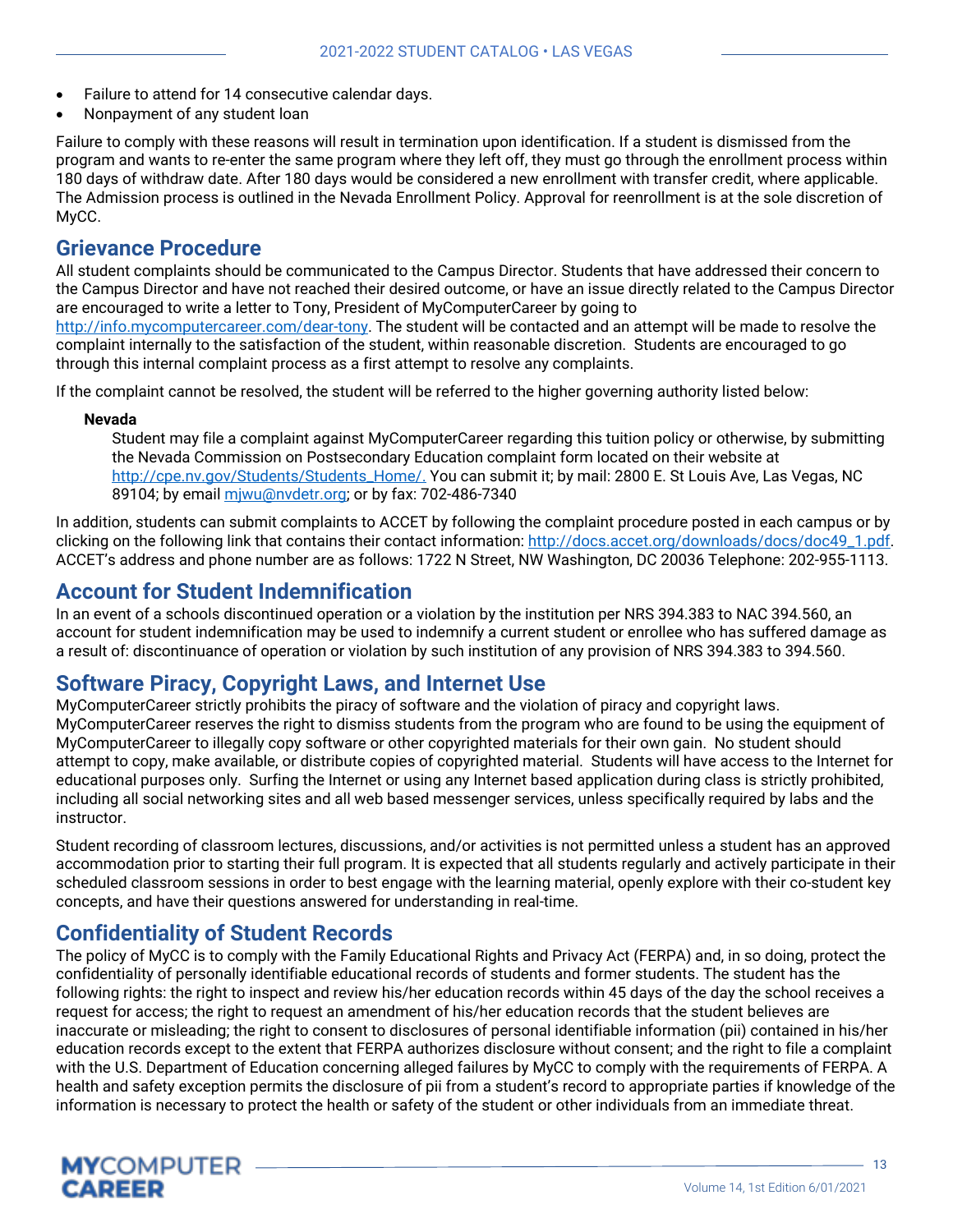### <span id="page-15-0"></span>**Career Services**

MyComputerCareer provides lifetime career services to students currently enrolled in or graduates of any vocational program at MyComputerCareer. Career services at MyComputerCareer consist of but are not limited to:

- 1. Resume preparation assistance
- 2. Cover Letter preparation assistance
- 3. Interview preparation
- 4. Job referrals
- 5. Career counseling
- 6. Application Assistance
- 7. On-site Certification Test Center
- 8. Refresher Courses for Alumni

Students are encouraged to meet with their Career Services Director often to discuss the status of their career search and their training stage and certification level. The Career Services Director will serve as a liaison between the student and employers and continually works to build and improve relationships with local employers in the area. MyComputerCareer cannot by law, guarantee a job upon completion of the student's program.

Background checks are a standard part of the hiring process for many employers. If you have a criminal history it will impact your job search. MyComputerCareer cannot define that impact for you.

### <span id="page-15-1"></span>**Visitors**

The Campus Director must approve all visitors to our campus. Visitors are not permitted in our classrooms and are to remain in the lobby area. Bringing children to campus during class or flextime is prohibited.

### <span id="page-15-2"></span>**Instructional Equipment**

MyComputerCareer installs a proprietary image, including MyComputerCareer branding, on all student laptops. This image comes pre-installed with a number of ISO's specifically designed for student classes and labs, including but not limited to Linux, Windows Server and multiple versions of Windows.

Additionally, the laptop comes with free 24/7 Customer Support via Velocitor, who assists our students with hardware/software issues and ships a loaner laptop to those students who experience hardware failure. This service allows students to continue their education without missing classes or waiting to buy another laptop.

Our current laptop has the following specs:

- AMD Ryzen 5 3500U (2.10GHz) 4 core CPU
- L2 Cache 2MB
- 8GB SO-DIMM DDR4-2400 memory
- Integrated AMD Radeon Vega 8 Graphics
- 256GB SSD M.2 2242 PCIe NVMe 3.0x2
- 15.6" FHD (1920x1080) WVA 250nits Antiglare
- 1-year hardware warranty

We reevaluate laptop configurations frequently to keep our students up to date with the latest technology.

### <span id="page-15-3"></span>**Certification Exams - Test Pass Assistance Policy**

All active students receive one certification exam attempt for each course completed at no cost. Our goal at MyComputerCareer is to help our students make a career change into the computer industry by providing the education and hands on skills to obtain industry certifications. Certifications are your educational credentials that will help you obtain your new career in the computer industry. We are confident in the quality of training provided at MyComputerCareer and in the ability of our students to succeed. Therefore, we offer students who enroll in programs at MyComputerCareer the following TEST PASS ASSISTANCE: *If you do not earn the required score to pass an industry certification exam, MyComputerCareer will allow you to take the exam an additional time at no cost.*

**A student qualifies for the Test Pass Assistance by meeting all of the following criteria:**

- The student must currently be enrolled in a program at MyComputerCareer that is associated with the certification exam being taken or must have completed said program within the maximum time frame.
- Prior to taking a certification exam the student must attend all classes related to the course associated with the certification exam being taken. If the student misses any time in class that time must be made up through tutoring with an instructor supplied by MyComputerCareer to the satisfaction of MyComputerCareer prior to taking the certification exam.
- Prior to taking a certification exam the student must finish all instructional training, quizzes, lab simulations, final exams, homework, and in-class lab activities related to the course associated with the certification exam being taken.
- Prior to taking a certification exam the student must receive a score of 85% or better on the practice tests supplied by MyComputerCareer that are associated with the certification exam being taken. The practice tests must be taken at the location specified by the instructor.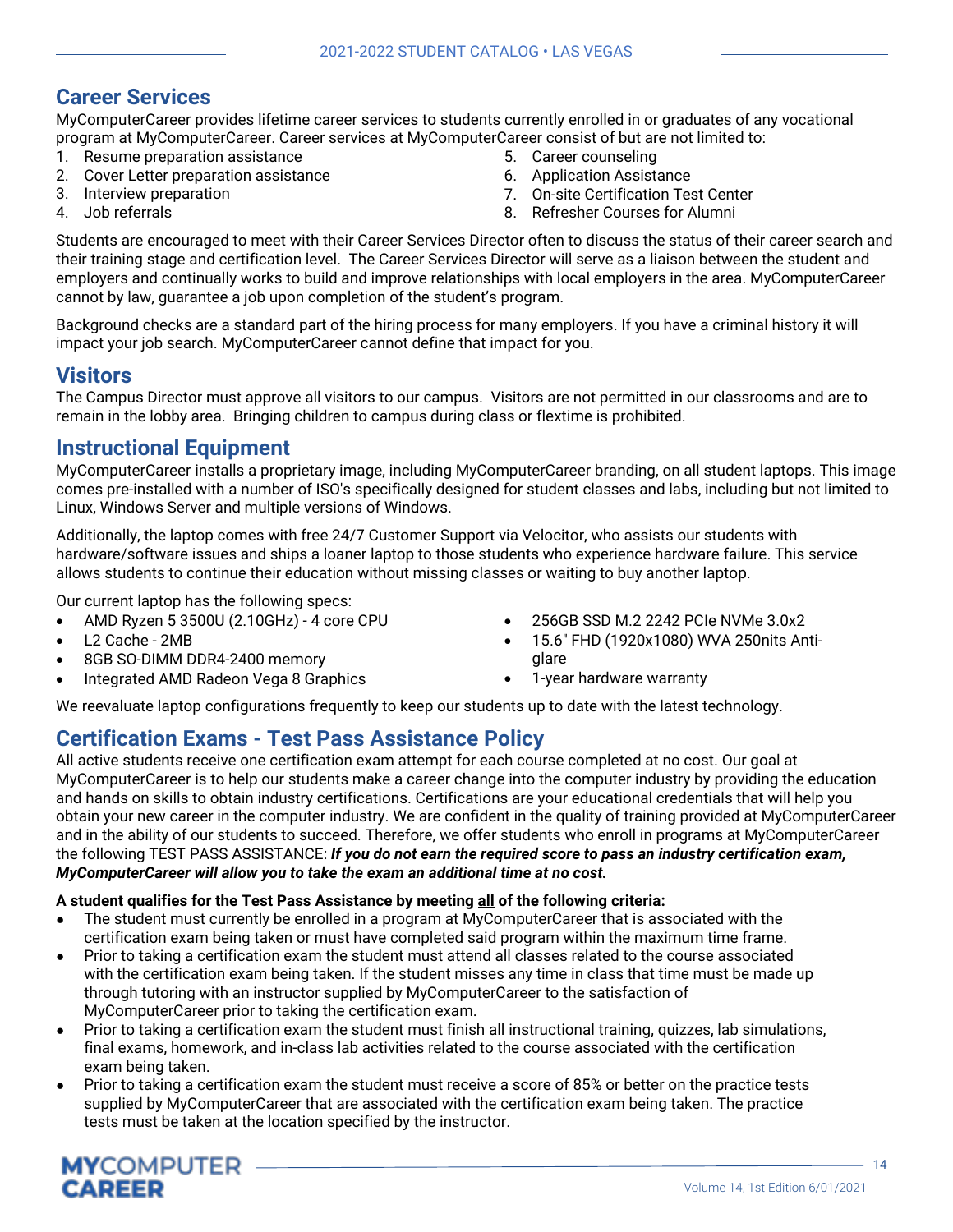#### **A student will be granted as many as three exam attempts:**

- 1. If a student takes both the *first attempt* and *second attempt* within the three weeks (21 days) from the date specified in the course syllabus and is not successful in passing the exam, then the student will be given a third attempt after their program end date at no cost.
- 2. The *third* and *final attempt* must be taken by the student's maximum time frame. The student must attend a mandatory boot camp which will make them eligible for this attempt, and any other requirements set forth by the Instructor.
	- a. Before a student can request a second or third attempt; they must show proof that they were unsuccessful at passing the certification exam. Providing exam results is a way to show proof and is 100% voluntary upon the student.

### <span id="page-16-0"></span>**Certification Conditions**

All students should review the EC-Council Code of Ethics in the CEH Handbook before enrolling any program offering EC Council Certifications found here - [https://www.eccouncil.org/code-of-ethics/.](https://www.eccouncil.org/code-of-ethics/) The infringement of any exam policies, rules, NDA, certification agreement or the involvement in misdemeanor that may harm the integrity and image of EC-Council certification program, may result in the candidate's temporary or permanent ban, at EC-Council's discretion, from taking any future EC-Council certification exams, revocation or decertification of current certifications. Such infringements include but are not limited to:

- The publication of any exam contents or parts with any person without a prior written approval from EC-Council.
- The recreation, imitation, or replication of any exam content through any means including memory recalling whether free or paid through any media including Web forums, instant messaging, study guides, etc.
- Harnessing any materials or devices not explicitly authorized by EC-Council during the exam.
- Taking out any materials that hold any exam contents outside the exam room, using for example, scratch paper, notebook, etc.
- The impersonation of a candidate.
- Meddling with the exam equipment in an unauthorized way.
- Giving or being receptive of any assistance unauthorized by EC-Council.
- Acting in au uncivil, disturbing, mobbish, or unprofessional manner that may disregard or disrespect other candidates or exam officials during the exam.
- Communicating by whatever verbal or non-verbal means with other candidates in the exam room.
- Not adhering to EC-Council Exam Retake Policy and other candidate agreements.
- Not adhering to EC-Council Code of Ethics.
- Felony conviction in the court of law.

### <span id="page-16-1"></span>**Drug and Alcohol Prevention Policy, Tobacco Use, Clery Act, VAWA**

Tobacco use of any kind (e-cig, chewing tobacco, etc.) is prohibited on campus. All employees and students are forbidden to use, possess, transfer or sell illegal drugs on company premises. Violators will be subject to disciplinary action, including immediate discharge for employees and expulsion for students. All employees and students are forbidden to use, possess or be under the influence of alcohol on company premises. Violators will be subject to disciplinary action that may include immediate discharge for employees and expulsion for students. All employees and students are prohibited from being under the influence of any drug on company premises. Any off-duty employee or student who is arrested for possession, use, being under the influence of or selling illegal drugs will be suspended pending the outcome of the judicial proceedings. The employee or student will be discharged or dismissed if subsequently convicted of a drugrelated crime. Illegal use, possession or distribution of drugs is subject to criminal legal sanctions under local, state and federal law. Additional information on this topic as well as detailed information on the Clery Act, VAWA and Campus Crime and Safety can be found on our website at http://www.mycomputercareer.edu/additional-disclosure-documents/.

### <span id="page-16-2"></span>**Student Right-to-know Act**

<span id="page-16-3"></span>MyComputerCareer, acting in compliance with the Student Right to Know Act, is happy to provide information on the graduation rates of our cohorts of full-time, first-time, certificate-seeking undergraduates, that have received financial aid. You can find this information along with details on other general information such as student diversity at the College Navigator link located here[: www.mycomputercareer.edu/additional-disclosure-documents/](http://www.mycomputercareer.edu/additional-disclosure-documents/)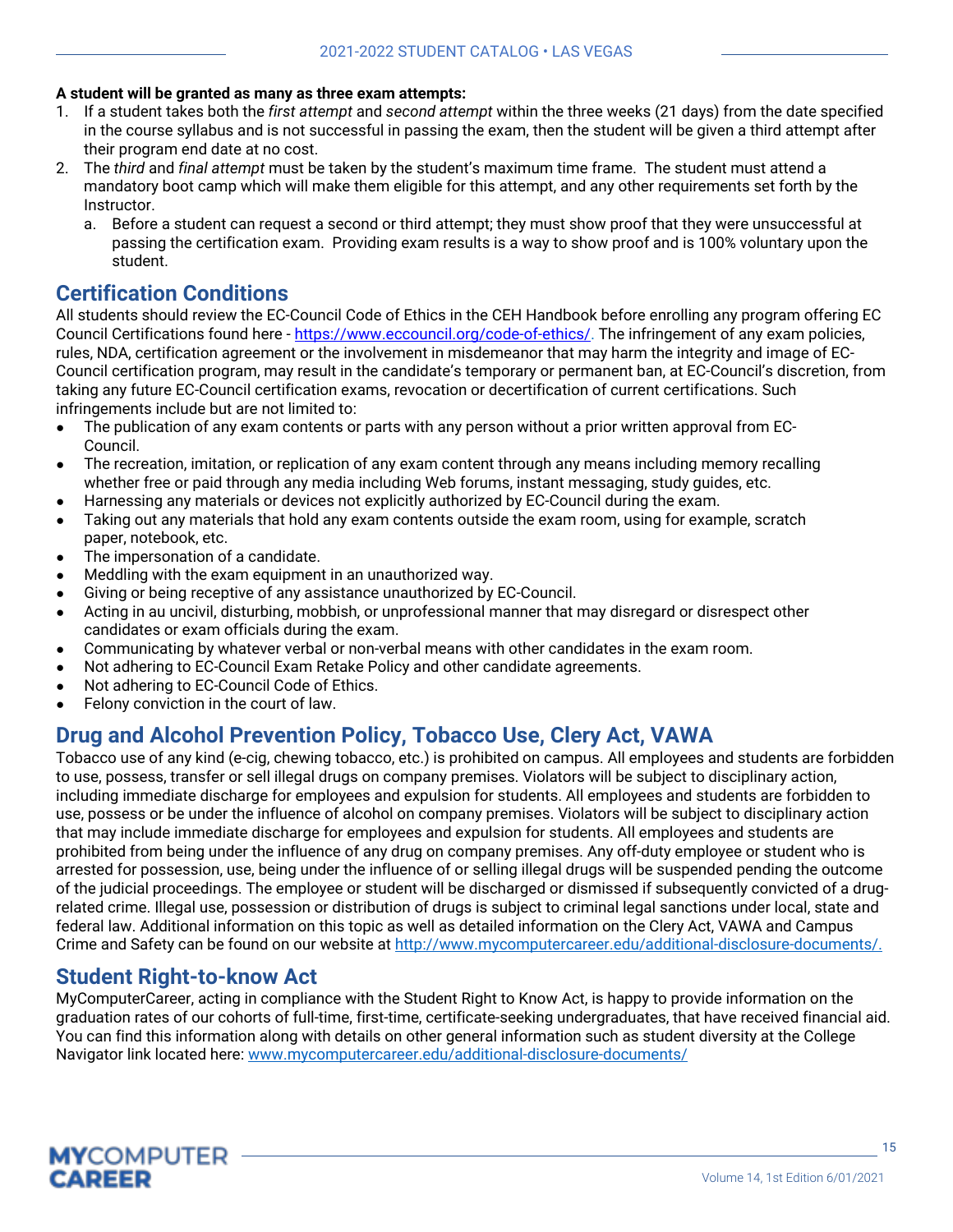### **Vocational Program Offerings**

#### **Definitions:**

- 1. Lecture hours are defined by ACCET as "instructional hours consisting of theory or new principals.
- 2. Lab Hours are defined by ACCET as "Instructional hours consisting of supervised student practice of a previously introduced theory/principle during which practical skills are developed and reinforced.
- 3. Academic Definition of a Credit: Vocational program lengths are measured in Quarter Credit Hours using the Carnegie clock-to-credit conversion. One (1) Quarter Credit Hour is equivalent to ten (10) Lecture Hours. One (1) Quarter Credit Hour is also equivalent to twenty (20) Lab Hours.
- 4. Financial Aid Definition of a Credit: The Financial Aid for eligible vocational programs is measured in Quarter Credit Hours. The institution uses the approved method of: one Quarter Credit Hour is equivalent to twenty (20) Clock Hours of scheduled attendance with each Quarter Credit Hour requiring a minimum of five (5) hour of homework.

# <span id="page-17-0"></span>**Las Vegas Programs and Campus Staff**

4475 England Ave. Bldg. #20 Nellis AFB, NV 89191 ~ (702) 659-7652

#### **Faculty & Staff**

Timothy Sean Giberson – Campus Director & Instructor Randall Fleming – Instructor Mike Kalka – Instructor Bryon Allen – Instructor

Mellody Abrego – Admissions Advisor Brittany Rees – Sr. Military Admissions Advisor Tim Pillard – Assistant Director of Career Services Holly Best – Career Services Specialist

| Las Vegas, Nevada Nellis Air Force Base Program Information pursuant to NRS 394.441 |                   |                                                             |                  |           |  |  |
|-------------------------------------------------------------------------------------|-------------------|-------------------------------------------------------------|------------------|-----------|--|--|
|                                                                                     |                   | Jan.-June 2020 Jan.-June 2020 Jan.-June 2020 Jan.-June 2020 |                  |           |  |  |
| Program                                                                             | <b>Enrollment</b> | <b>Graduates</b>                                            | <b>Placement</b> | Avg. Wage |  |  |
| <b>Cyber Warrior Program</b>                                                        |                   | n/a                                                         | n/a              | n/a       |  |  |
| ITSA                                                                                |                   | n/a                                                         | n/a              | n/a       |  |  |
| CSS                                                                                 |                   | n/a                                                         | n/a              | n/a       |  |  |
| $_{\rm CSE}$                                                                        |                   | n/a                                                         | n/a              | n/a       |  |  |
| <b>Associates of Applied Science NACS</b>                                           |                   | n/a                                                         | n/a              | n/a       |  |  |
| Please Note: MyComputerCareer's first class on Nellis AFB started on 8/31/2020      |                   |                                                             |                  |           |  |  |

|  | Added 3/18/2021: |  |  |  |
|--|------------------|--|--|--|
|--|------------------|--|--|--|

| Las Vegas, Nevada Nellis Air Force Base Program Information pursuant to NRS 394.441 |                   |                                                  |           |                       |  |
|-------------------------------------------------------------------------------------|-------------------|--------------------------------------------------|-----------|-----------------------|--|
|                                                                                     |                   | Jul.-Dec. 2020   Jul.-Dec. 2020   Jul.-Dec. 2020 |           | <b>Jul.-Dec. 2020</b> |  |
| Program                                                                             | <b>Enrollment</b> | <b>Graduates</b>                                 | Placement | Avg. Wage             |  |
| <b>Cyber Warrior Program</b>                                                        |                   |                                                  |           | \$30.95/hr, \$64,376  |  |
| ITSA                                                                                |                   | n/a                                              | n/a       | n/a                   |  |
| CSS                                                                                 |                   | n/a                                              | n/a       | n/a                   |  |
| $_{\rm CSE}$                                                                        |                   | n/a                                              | n/a       | n/a                   |  |
| <b>Associates of Applied Science NACS</b>                                           |                   | n/a                                              | n/a       | n/a                   |  |
| Please Note: MyComputerCareer's first class on Nellis AFB started on 8/31/2020      |                   |                                                  |           |                       |  |
|                                                                                     |                   |                                                  |           |                       |  |

### <span id="page-17-1"></span>**Cyber Warrior Program (CWP)**

Learning Methodology: Resident, Hybrid IDL, Full IDL Academic QCH: 30, Clock Hours: 480, Enrollment Term: 12 Weeks Award Attainment: Certificate

| Program Cost                                                         |   | 22,805,00 |  |  |
|----------------------------------------------------------------------|---|-----------|--|--|
| Tubes                                                                | x | 19.251.0  |  |  |
| Computer                                                             |   | 725.0     |  |  |
| Controlon <sup>y</sup>                                               |   | 2.726.0   |  |  |
| Registration Fea. <sup>7</sup>                                       |   | 119011903 |  |  |
| <sup>3</sup> These deers are non-refundable once issued to the stude |   |           |  |  |

The Cyber Warrior program includes five courses that provide the knowledge and skills to help students obtain a wellrounded IT education. Upon completion of the program, the candidate will have valuable understanding and skills in basic

16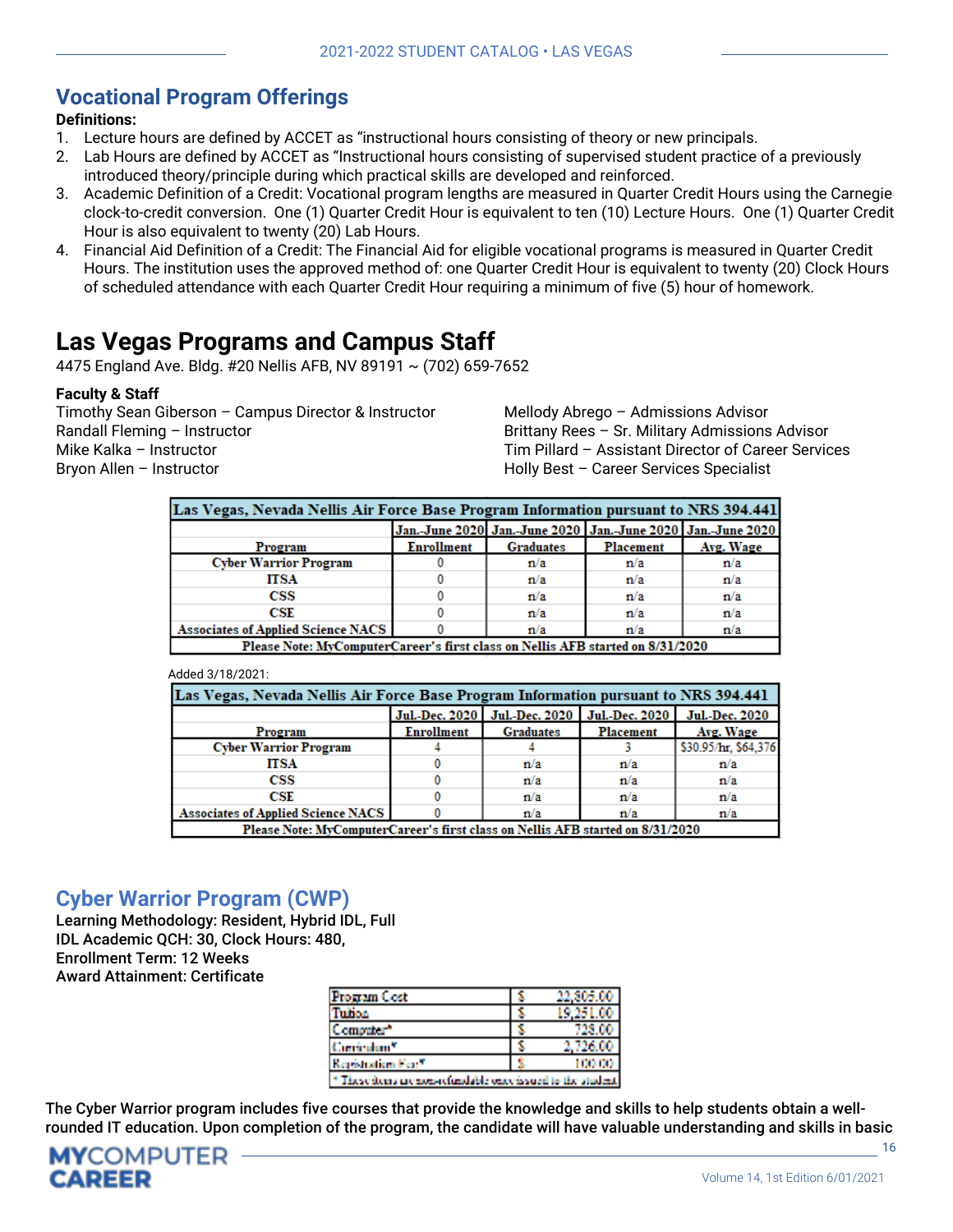hardware installation, troubleshooting and maintenance, networking and topology support, security configuration and analysis, web authentication, and extensive TCP/IP familiarity. Students will learn how to summarize business and industry influences and identify the security risks associated with those relationships. Students will also learn how to apply security mitigation strategies and controls in an Enterprise environment. The coursework and practice tests within the program prepare students

to sit for the following Industry exams: CompTIA A+, CompTIA N+, CompTIA Security+ and CySA+ or CEH. All eligible students may receive at least one certification exam voucher upon request for each exam at no cost - Reference the Section: Certification Conditions.

### Vocational Objectives: ONet Code: 15-1142.00

The Cyber Warrior Program is designed for individuals seeking a career as an information technology (IT) professional working in the typically complex computing environment of medium to large organizations. The objective of this program is to provide the technical skills and knowledge identified below along with the professional soft skills needed to start and maintain a career in the IT Industry.

- Technical support engineers **Technical consultants**
- Security Analyst **Threat & Vulnerability Analyst**
- PC Repair Technicians
- Level I, II and III Help Desk Support

### **Course Sequence and Descriptions:**

Each course is typically 2-3 weeks long at approximately 40 hours per week.

#### **Networking Concepts** (5 Academic QCHs, 80 Total Clock Hours):

The purpose of this course is to provide students with technical competency in networking administration and support. Students will demonstrate critical knowledge of network technologies, media and topologies, network devices, network management, network tools, and network security.

#### Computer and Security Concepts (5 Academic QCHs, 80 Total Clock Hours):

The purpose of this course is to provide students with the knowledge necessary to identify, install, configure, upgrade and troubleshoot personal computer components, laptops and portable devices, operating systems, printers and scanners, and networks. Students will be exposed to security concerns, safety and environmental issues, and fundamental troubleshooting skills in the areas of: Personal computers (PCs), Operating systems (OSs), Laptop/portable computers, Printers and scanners. Upon completion of this course, students will also be able to identify and explain the various concepts: Wired/wireless networks, Computer and network security, Proper employee communication and professionalism for business operations

#### Security I (7.5 Academic QCHs, 120 Total Clock Hours):

The purpose of this course is to provide students with the requisite knowledge to plan, configure, and operate simple WAN and switched LAN networks. Topics such as IPv6 basics, network device security, and establishing Internet connectivity are covered. This course also focuses on securing business networks in the "bring your own device" (BYOD) environment that exists today.

#### Security II (5 Academic QCHs, 80 Total Clock Hours):

In this course, students will learn how to secure and manage all facets of a network from CPU cycles to software used by individuals or across a network. Students will learn how to implement and maintain an effective security strategy within a company's network infrastructure. This includes learning the knowledge of systems security, network infrastructure, access control, assessments, and audits.

#### Security III (7.5 Academic QCHs, 120 Total Clock Hours):

Students will learn how to identify malware and gain an understanding of the approach required to mitigate these threats. Students will also learn about Advanced Persistent Threats (APTs) allowing for them to gain an enhanced ability to recognize threats across a broad attack surface. Students will learn to configure and use threat detection tools, perform data analysis, and interpret results to identify vulnerabilities, threats, and risks to an organization.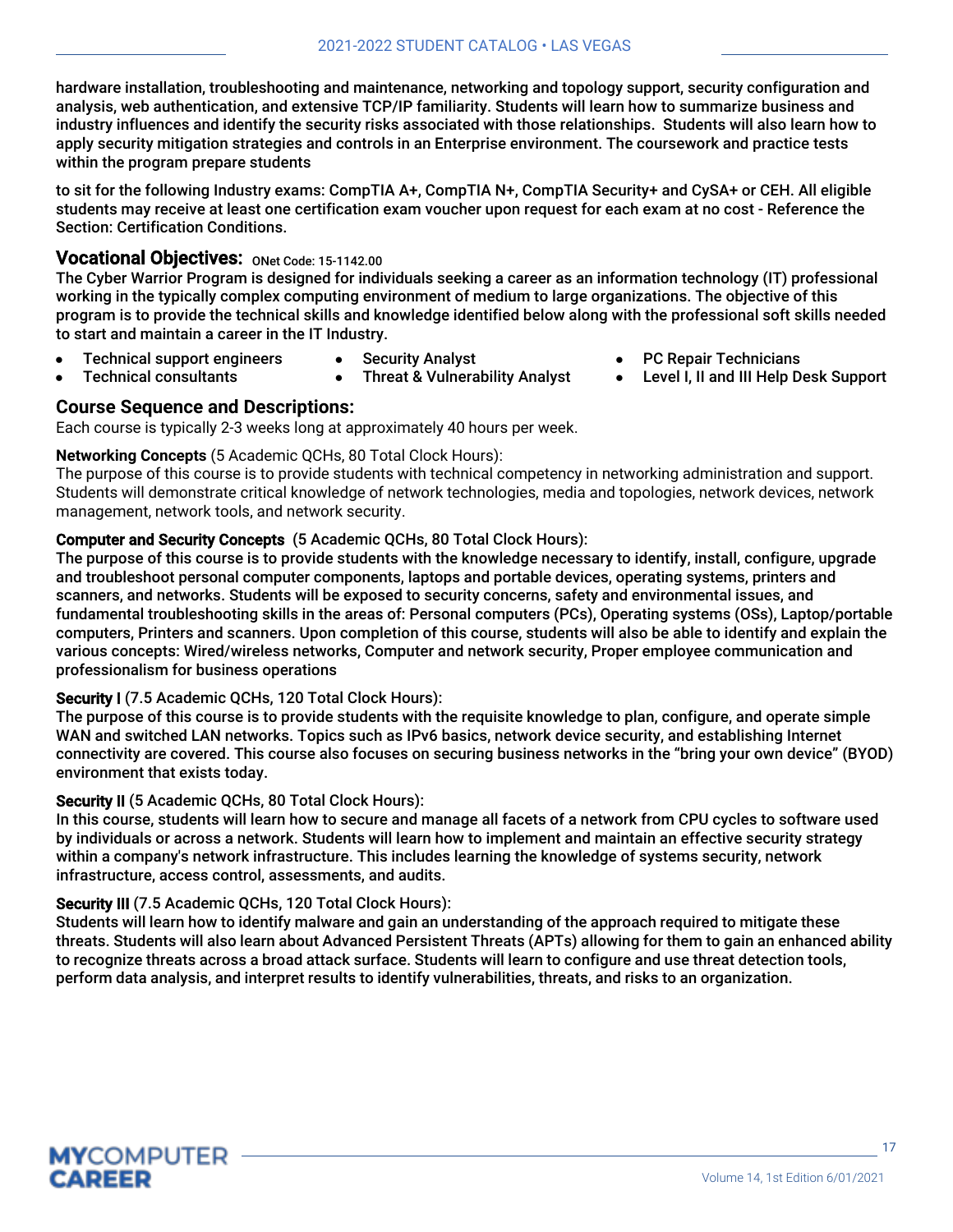### <span id="page-19-0"></span>**Information Technology Security and Administration (ITSA)**

Learning Methodology: Full IDL Academic QCHs: 45, Clock Hours: 720 Enrollment Term: 30, 42 or 48 Weeks Award Attainment: Certificate

| Program Cost                                                     | E | 22,805.0 |  |
|------------------------------------------------------------------|---|----------|--|
| 'Thiticas                                                        | z | 192518   |  |
| *Computer*                                                       | z | 725 B    |  |
| Kamiratan Y                                                      | E | 3,796,06 |  |
| Readshatten Fea.7                                                |   | 1186 156 |  |
| <sup>16</sup> These down are monocloudable once issued to the st |   |          |  |

The IT Security and Administration (ITSA) program includes six courses. Upon completion of the program, the student will have valuable understanding and skills in basic hardware installation, troubleshooting and maintenance, networking and topology support, security configuration and analysis, as well as the configuration, securing, maintenance and troubleshooting of a computer network. This includes security measures, web authentication, and extensive TCP/IP familiarity. The IT Security and Administration program is designed for individuals seeking a career as an IT professional working in the typically complex computing environment of medium to large organizations. The coursework and practice tests within the program prepare students to sit for the following Industry Certification exams: CompTIA A+, MTA Security Fundamentals, Linux Essentials, MTA Server Fundamentals, CompTIA Server+, MTA Networking, CompTIA N+ and CompTIA Security+. All eligible students may receive at least one certification exam voucher upon request for each exam at no cost - Reference the Section: Certification Conditions .

#### **Vocational Objectives: ONet Code: 15-1442.00**

The IT Security and Administration program is designed for individuals seeking a career as an information technology (IT) professional working in the typically complex computing environment of medium to large organizations.

- Technical Support Analyst
- **•** Service Desk Analyst
- IT Support Specialist
- Systems Administrator
- **IT Support Technicians**
- 
- 
- 
- Field Service Technician

#### **Course Sequence and Descriptions:**

Each course is typically 5-7 weeks at 17-24 hours per week. Courses can be taken in any order.

**Computer and Security Essentials** (7.5 ACAD QCH/120 Clock Hours: 1.5 QCH/30 Lecture Hours, 6 QCH/90 Lab Hours): To provide the student with the knowledge necessary to identify, install, configure, upgrade and troubleshoot personal computer components, laptops and portable devices, operating systems, printers and scanners, networks, security, understand safety and environmental issues, upgrade and troubleshoot personal computer components, operating systems, laptop/portable computers, printers and scanners. As well as, identify the fundamental principles of wired/wireless networks, computer security, safety, environmental issues, and proper employee communication and professionalism for business operations.

**Networking I** (7.5 ACAD QCH/120 Clock Hours: 1.5 QCH/30 Lecture Hours, 6 QCH/90 Lab Hours): To provide the student with technical competency in networking administration and support. The student will demonstrate critical knowledge of network technologies, media and topologies, network devices, network management, network tools and network security.

**Operating Systems I** (7.5 ACAD QCH/120 Clock Hours: 1.5 QCH/30 Lecture Hours, 6 QCH/90 Lab Hours): This course introduces students to various types of operating systems. Emphasis is placed on overall concepts, installation, maintenance, management, resources, and security. Students will be introduced to operating systems from both a client and a server perspective.

**Server I** (7.5 ACAD QCH/120 Clock Hours: 1.5 QCH/30 Lecture Hours, 6 QCH/90 Lab Hours): To provide the student with the knowledge necessary to implement, administer and troubleshoot a server environment.

#### **Security I** (7.5 ACAD QCH, 1.5 QCH/30 Lecture Hours, 6 QCH/90 Lab Hrs., 120 Total Clock Hrs.):

Students will learn how to secure and manage all facets of your network from CPU cycles to software used by individuals or across a network. Students will learn how to implement and maintain an effective security strategy within your company's network infrastructure. This includes learning the knowledge of systems security, network infrastructure, access control, assessments, and audits.

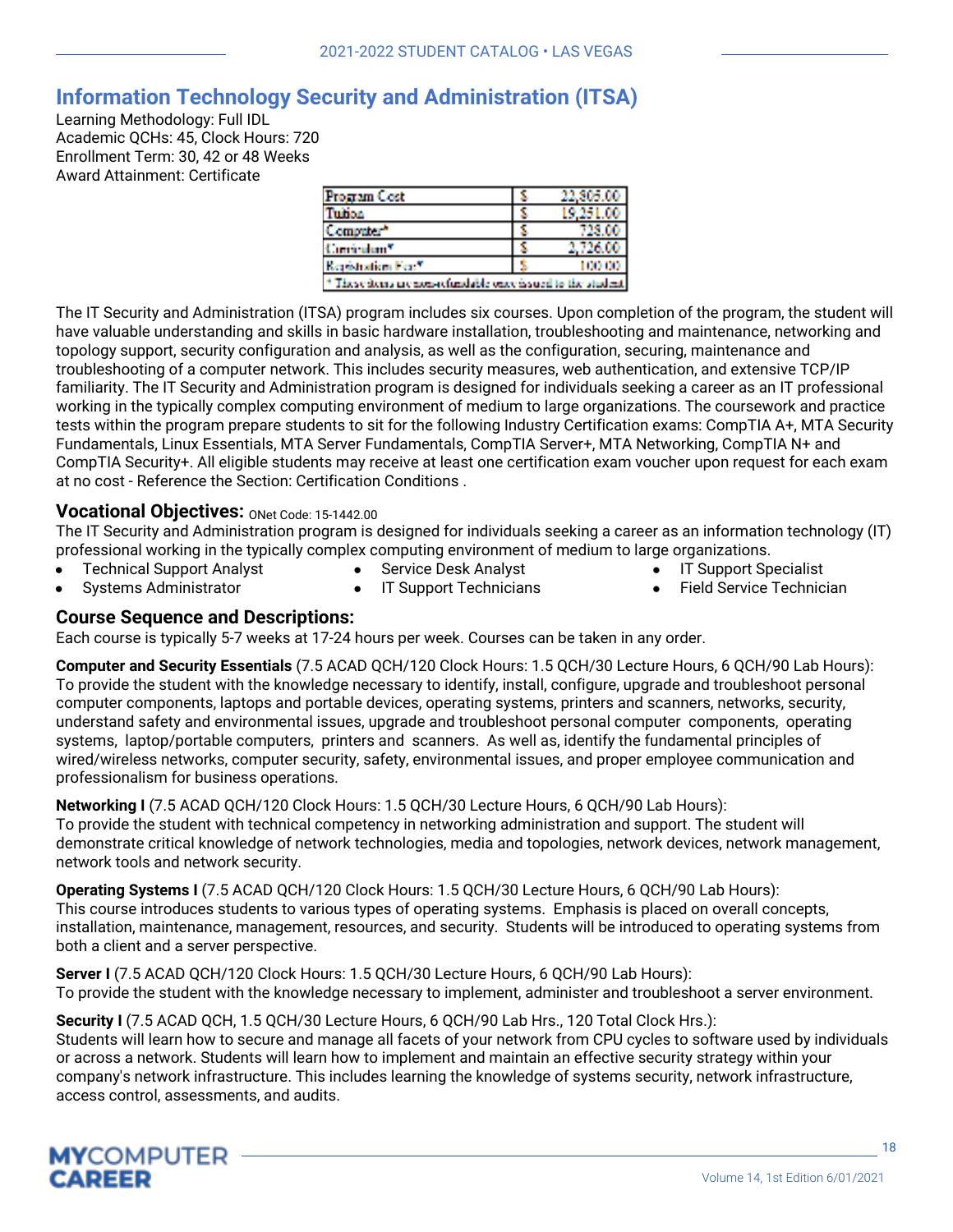**Networking and Security I** (7.5 ACAD QCH/120 Clock Hours: 1.5 QCH/30 Lecture Hours, 6 QCH/90 Lab Hours): To provide the student with the knowledge necessary to plan, configure, and operate simple WAN and switched LAN networks. Topics such as IPv6 basics, network device security, and establishing internet connectivity are covered. This course also focuses on securing business networks in the BYOD environment that exists today.

### <span id="page-20-0"></span>**Cyber Security Specialist (CSS)**

Learning Methodology: Full IDL Academic QCHs: 45, Clock Hours: 720 Enrollment Term: 30 or 42 Weeks Award Attainment: Certificate

| Program Cost                                                | \$24,805.00 |  |  |
|-------------------------------------------------------------|-------------|--|--|
| Tuition                                                     | \$21,113.00 |  |  |
| CEH Curriculum*                                             | \$1,072.00  |  |  |
| Curriculum*                                                 | \$2,520.00  |  |  |
| Registration Fee*                                           | \$100.00    |  |  |
| * These items are non-refundable once issued to the student |             |  |  |

The Cyber Security Specialist program includes six courses to prepare students to achieve System Administrator and Network Security skills and knowledge. Completion of these courses will demonstrate skills in Network Infrastructure and Security. Upon completion of the program, the candidate will know how to plan, configure, and operate simple WAN and switched LAN networks as well as know how intruders escalate privileges and what steps can be taken to secure a system.

### Vocational Objectives: ONet Code: 15-1212.00

The Cyber Security Specialist program is designed for individuals seeking a career as an information technology (IT) professional working in the typically complex computing environment of medium to large organization. The student will also have developed professional skills to assist in the obtainment of work and promotion in the IT industry. Examples of occupations include, but are not limited to: Security Consultant, Systems Analyst, Firewall Engineer, Cisco Network Engineer, Infrastructure Network Engineer, Security Analyst, Data Security Engineer, IT Security Risk Management, Security Supervisor, Information System Security Specialist, Security Engineer, Information Security Officer, Threat & Vulnerability Analyst, Information Security Consultant, Protection & Control Specialist, and Windows Security. The coursework and

practice tests within the program prepare students to sit for the following Industry Certification exams: MTA Server Fundamentals, CompTIA Server+, MTA Networking, CompTIA Network+, CompTIA Security+, CCNA, CySA+, Certified Ethical Hacker. All eligible students may receive at least one certification exam voucher upon request for each exam at no cost Reference the Section: Certification Conditions .

### **Course Sequence and Descriptions:**

Each course is typically 5-7 weeks at 17-24 hours per week. Courses can be taken in any order.

**Server I** (7.5 ACAD QCH/120 Clock Hours: 1.5 QCH/30 Lecture Hours, 6 QCH/90 Lab Hours): To provide the student with the knowledge necessary to implement, administer and troubleshoot a server environment.

**Security I** (7.5 ACAD QCH, 1.5 QCH/30 Lecture Hours, 6 QCH/90 Lab Hrs., 120 Total Clock Hrs.): Students will learn how to secure and manage all facets of your network from CPU cycles to software used by individuals or across a network. Students will learn how to implement and maintain an effective security strategy within your company's network infrastructure. This includes learning the knowledge of systems security, network infrastructure, access control, assessments, and audits.

**Networking and Security I** (7.5 ACAD QCH/120 Clock Hours: 1.5 QCH/30 Lecture Hours, 6 QCH/90 Lab Hours): To provide the student with the knowledge necessary to plan, configure, and operate simple WAN and switched LAN networks. Topics such as IPv6 basics, network device security, and establishing internet connectivity are covered. This course also focuses on securing business networks in the BYOD environment that exists today.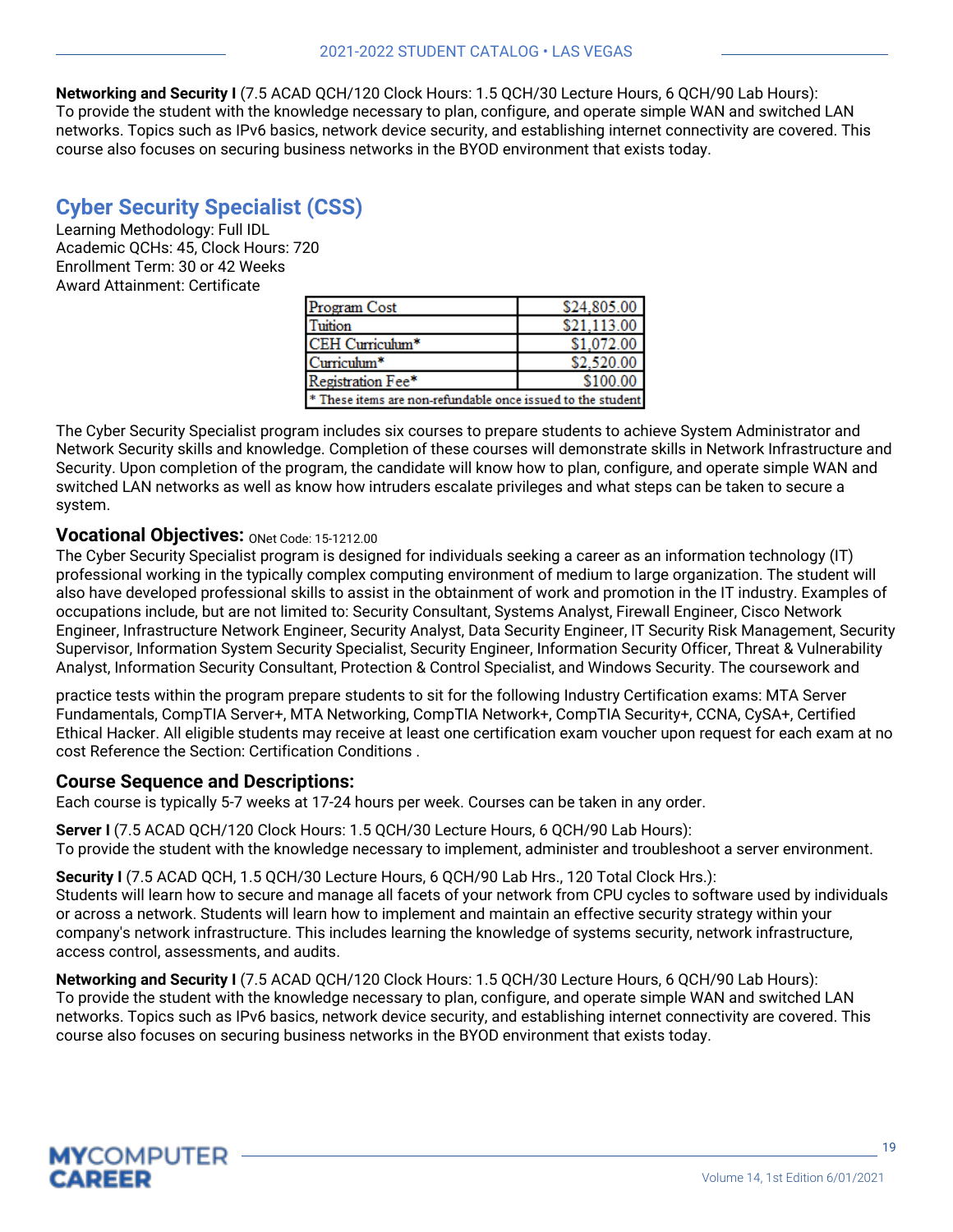**Networking and Security III** (7.5 ACAD QCH, 1.5 QCH/30 Lecture Hours, 6 QCH/90 Lab Hours, 120 Total Clock Hours): Students will learn how to configure, manage, and maintain routers in a complex networking environment. Students will learn to recognize evaluate the following terms: VLSM, OSPF, and EIGRP protocols in relation to network configuration and how to use Access Control Lists and NAT to secure a network environment. The primary objective for this course is for students to gain an understanding of what it takes to install and maintain routing devices in an Enterprise environment.

**Networking and Security IV** (7.5 ACAD QCH, 1.5 QCH/30 Lecture Hours, 6 QCH/90 Lab Hours, 120 Total Clock Hours): This course will provide the knowledge and practical experience with the current essential security systems. Students will learn how intruders escalate privileges and what steps can be taken to secure a system. This course also focuses on addressing security issues to the latest operating systems and addresses developments in mobile and web technologies.

**Networking and Security VI** (7.5 ACAD QCH/120 Clock Hours: 1.5 QCH/30 Lecture Hours, 6 QCH/90 Lab Hours): Students will learn how to identify malware and gain an understanding of the approach required to mitigate these threats. Students will also learn about Advanced Persistent Threats (APTs) allowing for them to gain an enhanced ability to recognize threats across a broad attack surface. Students will learn to configure and use threat detection tools, perform data analysis, and interpret results to identify vulnerabilities, threats, and risks to an organization.

## <span id="page-21-0"></span>**Cyber Security Engineer (CSE)**

Learning Methodology: Full IDL Academic QCHs: 45, Clock Hours: 720 Enrollment Term: 30 or 42 Weeks Award Attainment: Certificate

| Program Cost                                                             | \$24,805,00 |  |  |  |
|--------------------------------------------------------------------------|-------------|--|--|--|
| Tuben                                                                    | \$20,548,00 |  |  |  |
| CEH Correntore"                                                          | \$1,072,00  |  |  |  |
| Cariculum*                                                               | \$2,435,00  |  |  |  |
| C.F.RC. minutum*                                                         | \$65.0.00   |  |  |  |
| Registration Fee <sup>4</sup>                                            | 2100.00     |  |  |  |
| <sup>3</sup> These items or energy distribute term issued to the student |             |  |  |  |

The Cyber Security Engineer program includes six courses to prepare students to achieve Network Security skills and knowledge. These courses demonstrate a student's skills in Network Infrastructure and Security. Upon completion of the program, the candidate will know how to plan, configure, and operate simple WAN and switched LAN networks. Students will also understand VLSM, IPv6, OSPF, and EIGRP protocols and learn to use access lists using NAT and DHCP. Students will be able to make the design and technology decisions necessary to ensure successful technology implementation projects. Students will learn how to summarize business and industry influences and identify the security risks associated with those relationships. Students will also learn how to apply security mitigation strategies and controls in an Enterprise environment. The coursework and practice tests within the program prepare students to sit for the following Industry Certification exams: CCNA, CySA+, Certified Ethical Hacker, Cisco Certified CyberOps Assoc., CASP+ and the Cybersecurity First Responder. All eligible students may receive at least one certification exam voucher upon request for each exam at no cost. Reference the Section: Certification Conditions

### **Vocational Objectives: ONet Code: 13-1199.02**

The Cyber Security Engineer program is designed for individuals seeking a career as an information technology (IT) professional working in the typically complex computing environment of medium to large organizations. The student will also have developed professional skills to assist in the obtainment of work and promotion in the IT industry. Examples of occupations include, but are not limited to:

- **Cisco Network Engineers**
- Network Engineer
- Information System Security Specialist Systems Administrators
- -
- Threat & Vulnerability Analyst
- **Security Analyst**

### **Course Sequence and Descriptions:**

Each course is typically 5-7 weeks at 17-24 hours per week. Courses can be taken in any order.

**MYCOMPUTER** CADFFD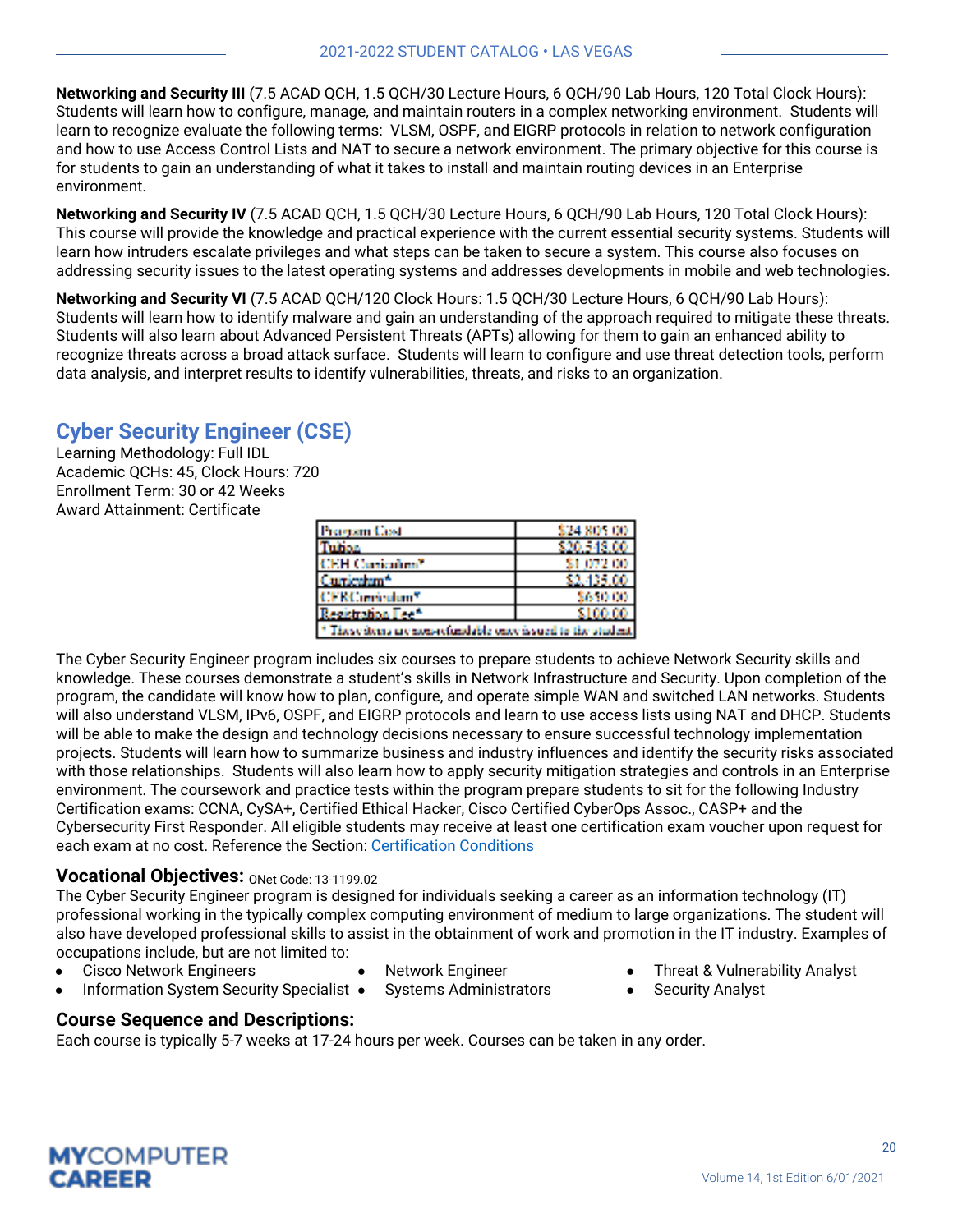**Networking and Security III** (7.5 ACAD QCH, 1.5 QCH/30 Lecture Hours, 6 QCH/90 Lab Hours, 120 Total Clock Hours): Students will learn how to configure, manage, and maintain routers in a complex networking environment. Students will learn to recognize evaluate the following terms: VLSM, OSPF, and EIGRP protocols in relation to network configuration and how to use Access Control Lists and NAT to secure a network environment. The primary objective for this course is for students to gain an understanding of what it takes to install and maintain routing devices in an Enterprise environment.

**Networking and Security IV** (7.5 ACAD QCH, 1.5 QCH/30 Lecture Hours, 6 QCH/90 Lab Hours, 120 Total Clock Hours): This course will provide the knowledge and practical experience with the current essential security systems. Students will learn how intruders escalate privileges and what steps can be taken to secure a system. This course also focuses on addressing security issues to the latest operating systems and addresses developments in mobile and web technologies.

**Networking and Security VI** (7.5 ACAD QCH/120 Clock Hours: 1.5 QCH/30 Lecture Hours, 6 QCH/90 Lab Hours): Students will learn how to identify malware and gain an understanding of the approach required to mitigate these threats. Students will also learn about Advanced Persistent Threats (APTs) allowing for them to gain an enhanced ability to recognize threats across a broad attack surface. Students will learn to configure and use threat detection tools, perform data analysis, and interpret results to identify vulnerabilities, threats, and risks to an organization.

**Networking and Security VIII** (7.5 ACAD QCH/120 Clock Hours: 1.5 QCH/30 Lecture Hours, 6 QCH/90 Lab Hours): Students will gain the technical knowledge and skills required to conceptualize, engineer, integrate and implement secure solutions across complex environments to support a resilient enterprise. Students will learn how to summarize business and industry influences and identify the security risks associated with those relationships. Students will also learn how to apply security mitigation strategies and controls in an Enterprise environment.

**Networking and Security IX** (7.5 ACAD QCH/120 Clock Hours: 1.5 QCH/30 Lecture Hours, 6 QCH/90 Lab Hours): This course is designed to prepare students to begin an IT career working alongside associate-level cybersecurity analysts in a security operations center. The content presented in this course will prepare students to take the "Understanding Cisco Cybersecurity Fundamentals (SECFND) certification exam (210-250)" and "Implementing Cisco Cybersecurity Operations (SECOPS) certification exam (210-255)." Instruction for the 210-250 portion of this course will focus on network concepts, security concepts, cryptography, host-based analysis, security monitoring, and attack methods. Instruction for the 210-255 portion of the course will focus on the topics of endpoint threat analysis and computer forensics, network intrusion analysis, incident response, data and event analysis, and incident handling.

**Networking and Security X** (7.5 ACAD QCH/120 Clock Hours: 1.5 QCH/30 Lecture Hours, 6 QCH/90 Lab Hours): Students will learn how to apply security governance principles in alignment with business goals and organizational processes in an Enterprise environment. The legal and regulatory concerns related to information technology security enforcement will be reviewed in this course. Physical and virtual asset security is defined along with the concepts relative to applying security engineering in the business environment.

### <span id="page-22-0"></span>**Associate of Applied Science in Network Administration and Cyber Security**

Academic QCHs: 112.5, Program Clock Hours: 1665 Enrollment Term: 85 - 119 Weeks Award Attainment: Associate of Applied Science Teaching Methodology: Full IDL Prerequisite: HS Diploma or equivalent

| Program Cost       | 52.646.82 | Computer**             | 728.00   |
|--------------------|-----------|------------------------|----------|
| Tuition term one   | 10.238.33 | Term One Curriculum*   | 2,726.00 |
| Tuition term two   | 10.238.33 | Term Three Curriculum* | 2,520.00 |
| Tuition term three | 10.238.33 | Term Three CEH Cur.*   | 1.072.00 |
| Tuition term four  | 10.238.33 | Term Four Curriculum*  | 2,435.00 |
| Tuition term five  | 1,462.50  | Term Four CFR Cur.*    | 650.00   |
|                    |           | Remetration Fee*       | 100.00 l |

\* These items are non-refundable once the student starts the program and takes possession to the student \*\* Computer will not be provided and the fee will be excluded for students transferring in all ITSA courses.

**MYCOMPUTER CAREER**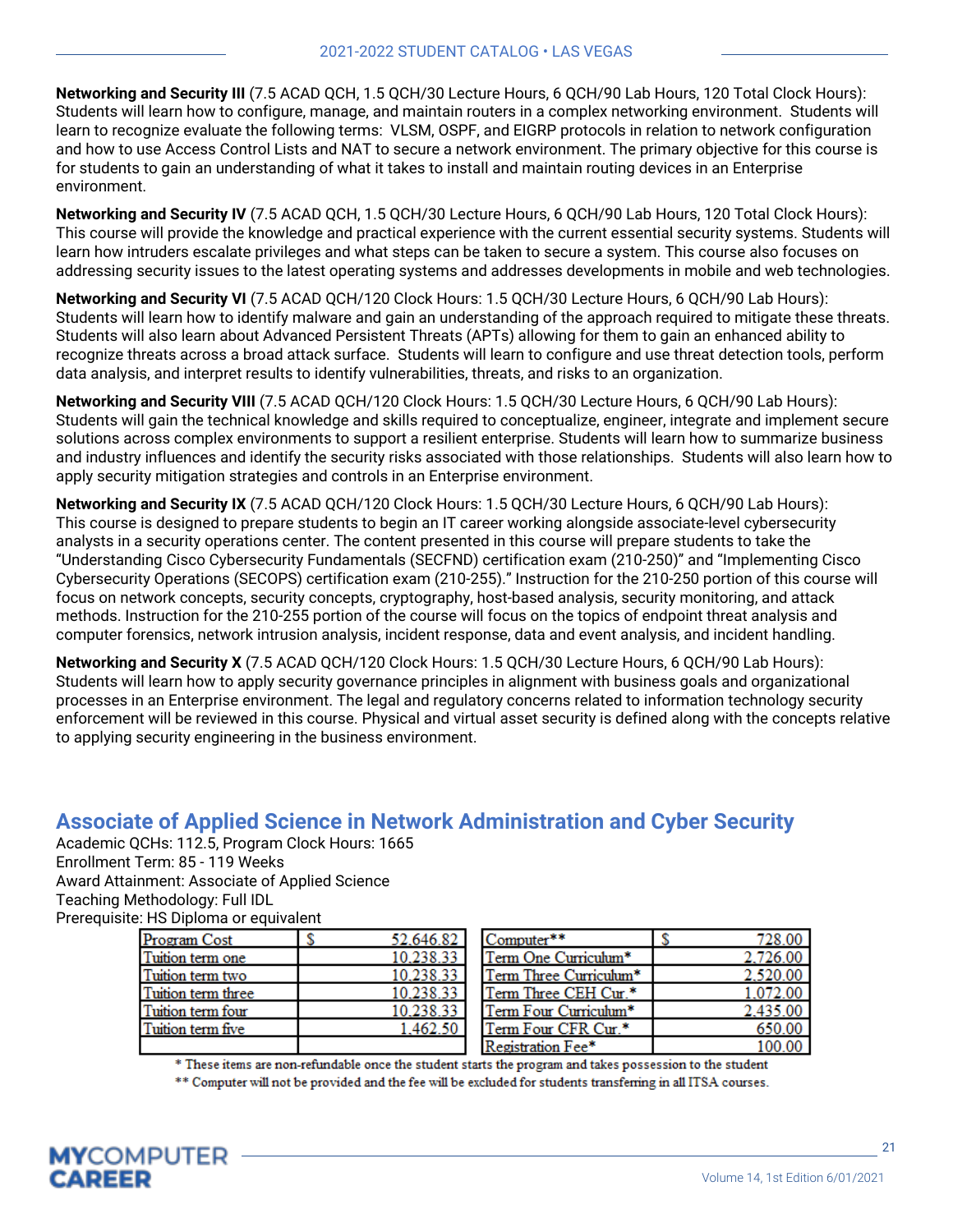The Network Administration and Cyber Security program includes 12 core IT courses to earn numerous computer industry certifications and five general education courses to obtain a well-rounded education. Upon completion of the first six courses, students will have valuable understanding and skills in basic hardware installation, troubleshooting and maintenance, networking and topology support, security configuration and analysis, as well as the configuration, securing, maintenance and troubleshooting of a computer network. This includes security measures, web authentication, and extensive TCP/IP familiarity. Upon completion of the next six IT courses, students will understand how to plan, configure, and operate simple WAN and switched LAN networks as well as know how intruders escalate privileges and what steps can be taken to secure a system. In addition, students will understand VLSM, IPv6, OSPF, and EIGRP protocols and learn to use access lists using NAT and DHCP. Students will be able to make the design and technology decisions necessary to ensure successful technology implementation projects. This includes Active Directory, security measures, web authentication, and extensive TCP/IP familiarity. The coursework and practice tests within the program prepare students to sit for the following Industry Certification exams: CompTIA A+, MTA Security Fundamentals, Linux Essentials, MTA Server Fundamentals, CompTIA Server+, MTA Server Fundamentals, CompTIA Server+, MTA Networking, CompTIA Network+, CompTIA Security+, CCNA, CySA+, Certified Ethical Hacker, CCNA Security, CASP and the Cybersecurity First Responder. All eligible students may receive at least one certification exam voucher upon request for each exam at no cost - Reference the Section: Certification Conditions .

#### **Course Descriptions:**

#### **ITPC 101 - Intro to PCs**

#### (7.5 ACAD QCH/120 Clock Hours: 1.5 QCH/30 Lecture Hours, 6 QCH/90 Lab Hours):

To provide the student with the knowledge necessary to identify, install, configure, upgrade and troubleshoot personal computer components, laptops and portable devices, operating systems, printers and scanners, networks, security, understand safety and environmental issues, upgrade and troubleshoot personal computer components, operating systems, laptop/portable computers, printers and scanners. As well as, identify the fundamental principles of wired/wireless networks, computer security, safety, environmental issues, and proper employee communication and professionalism for business operations.

#### **NET 101 - Intro to Networking**

(7.5 ACAD QCH/120 Clock Hours: 1.5 QCH/30 Lecture Hours, 6 QCH/90 Lab Hours):

To provide the student with technical competency in networking administration and support. The student will demonstrate critical knowledge of network technologies, media and topologies, network devices, network management, network tools and network security.

#### **ITOS 101 - Operating Systems**

(7.5 ACAD QCH/120 Clock Hours: 1.5 QCH/30 Lecture Hours, 6 QCH/90 Lab Hours):

This course introduces students to various types of operating systems. Emphasis is placed on overall concepts, installation, maintenance, management, resources, and security. Students will be introduced to operating systems from both a client and a server perspective.

#### **SER 101 - Intro to Server**

(7.5 ACAD QCH/120 Clock Hours: 1.5 QCH/30 Lecture Hours, 6 QCH/90 Lab Hours): To provide the student with the knowledge necessary to implement, administer and troubleshoot a server environment.

#### **CLI 201 – Security I**

(7.5 ACAD QCH/120 Clock Hours: 1.5 QCH/30 Lecture Hours, 6 QCH/90 Lab Hours):

Students will learn how to secure and manage all facets of your network from CPU cycles to software used by individuals or across a network. Students will learn how to implement and maintain an effective security strategy within your company's network infrastructure. This includes learning the knowledge of systems security, network infrastructure, access control, assessments, and audits.

#### **NSEC 101 - Intro to Security and Networking**

(7.5 ACAD QCH/120 Clock Hours: 1.5 QCH/30 Lecture Hours, 6 QCH/90 Lab Hrs.):

To provide the student with the knowledge necessary to plan, configure, and operate simple WAN and switched LAN networks. Topics such as IPv6 basics, network device security, and establishing internet connectivity are covered. This course also focuses on securing business networks in the BYOD environment that exists today.

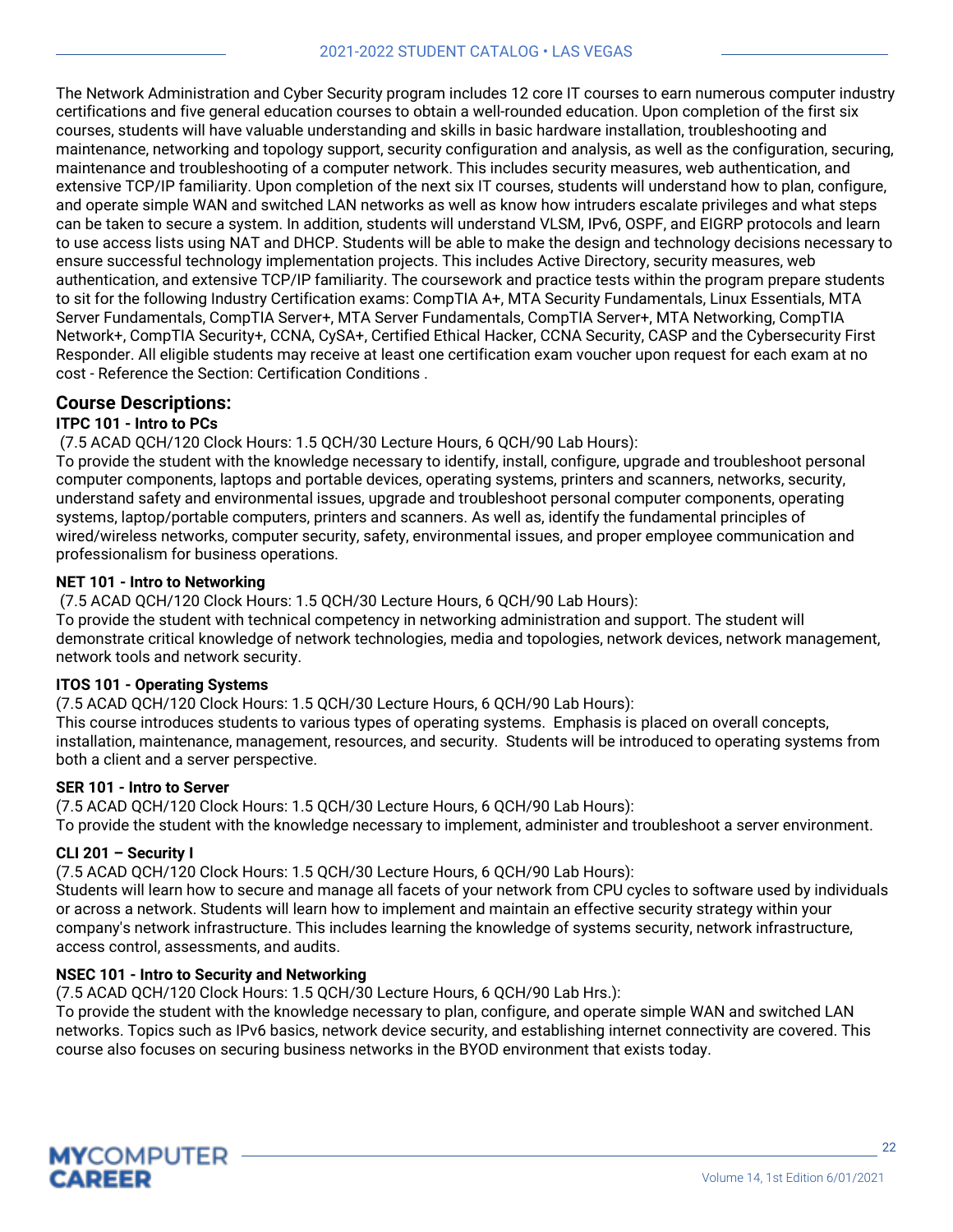#### **NSEC 203 - Networking and Security III**

(7.5 ACAD QCH/120 Clock Hours: 1.5 QCH/30 Lecture Hrs. 6 QCH/90 Lab Hrs.):

Students will learn how to configure, manage, and maintain routers in a complex networking environment. Students will learn to recognize evaluate the following terms: VLSM, OSPF, and EIGRP protocols in relation to network configuration and how to use Access Control Lists and NAT to secure a network environment. The primary objective for this course is for students to gain an understanding of what it takes to install and maintain routing devices in an Enterprise environment.

#### **NSEC 204 - Networking and Security IV**

(7.5 ACAD QCH/120 Clock Hours: 1.5 QCH/30 Lecture Hrs. 6 QCH/90 Lab Hrs.):

This course will provide the knowledge and practical experience with the current essential security systems. Students will learn how intruders escalate privileges and what steps can be taken to secure a system. This course also focuses on addressing security issues to the latest operating systems and addresses developments in mobile and web technologies.

#### **NSEC 206 - Networking and Security VI**

(7.5 ACAD QCH/120 Clock Hours: 1.5 QCH/30 Lecture Hrs. 6 QCH/90 Lab Hrs.):

Students will learn how to identify malware and gain an understanding of the approach required to mitigate these threats. Students will also learn about Advanced Persistent Threats (APTs) allowing for them to gain an enhanced ability to recognize threats across a broad attack surface. Students will learn to configure and use threat detection tools, perform data analysis, and interpret results to identify vulnerabilities, threats, and risks to an organization.

#### **NSEC 208 - Networking and Security VIII**

(7.5 ACAD QCH/120 Clock Hrs.: 1.5 QCH/30 Lecture Hrs., 6 QCH/90 Lab Hrs.):

Students will gain the technical knowledge and skills required to conceptualize, engineer, integrate and implement secure solutions across complex environments to support a resilient enterprise. Students will learn how to summarize business and industry influences and identify the security risks associated with those relationships. Students will also learn how to apply security mitigation strategies and controls in an Enterprise environment.

#### **NSEC 209 - Networking and Security IX**

(7.5 ACAD QCH/120 Clock Hrs: 1.5 QCH/30 Lecture Hrs, 6 QCH/90 Lab Hrs):

This course is designed to prepare students to begin an IT career working alongside associate-level cybersecurity analysts in a security operations center. The content presented in this course will prepare students to take the "Understanding Cisco Cybersecurity Fundamentals" and "Implementing Cisco Cybersecurity Operations" certification exams. Instruction for the first portion of this course will focus on network concepts, security concepts, cryptography, host-based analysis, security monitoring, and attack methods. Instruction for the implementation portion of the course will focus on the topics of endpoint threat analysis and computer forensics, network intrusion analysis, incident response, data and event analysis, and incident handling.

#### **NSEC 210 - Networking and Security X**

(7.5 ACAD QCH/120 Clock Hours: 1.5 QCH/30 Lecture Hrs., 6 QCH/90 Lab Hrs.):

Students will learn how to apply security governance principles in alignment with business goals and organizational processes in an Enterprise environment. The legal and regulatory concerns related to information technology security enforcement will be reviewed in this course. Physical and virtual asset security is defined along with the concepts relative to applying security engineering in the business environment.

#### **ENG 101 - English Composition I**

#### (4.5 ACAD QCH, 45 Clock Hours – lecture):

This course provides students the opportunity for extensive practice in critical reading and thinking as well as academic essay writing. Emphasis will be placed on the writing process and the organization and development of ideas. Students will develop their writing skills for the purpose of supporting a thesis statement. Students should also be able to respond critically to readings and demonstrate an understanding of the fundamentals of research and APA documentation.

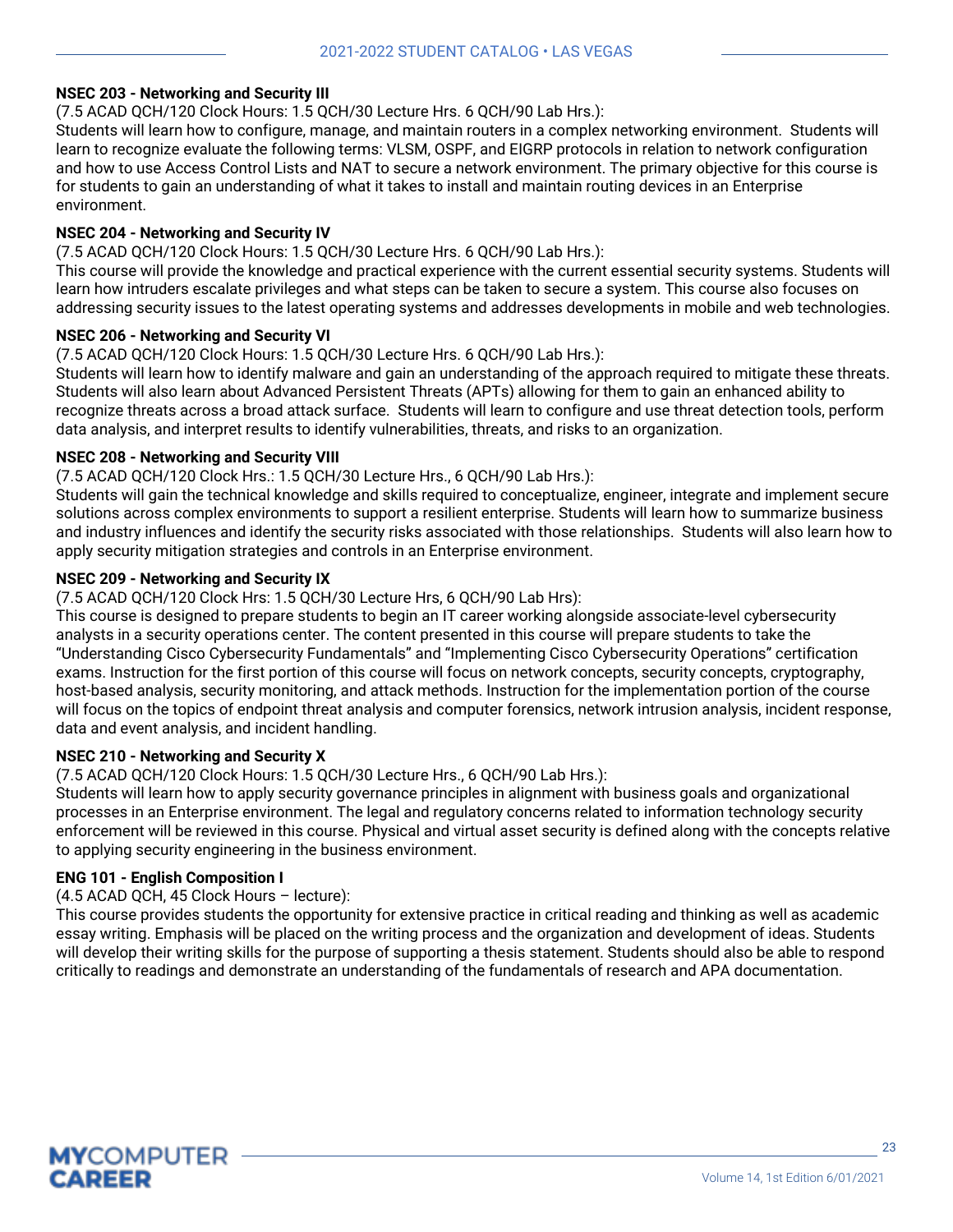#### **COM 101 - Introduction to Communication**

(4.5 ACAD QCH, 45 Clock Hours – lecture):

This course introduces students to human communication. The theories and models that will be explored were selected to examine communication through a variety of contexts – including interpersonal and group relationships, discussions on intercultural and gender contexts – and concluding with public communication to an audience. Students will identify and differentiate aspects of human communication in academic, professional, and social settings as they engage in the course material. This course allows students to gain the knowledge needed to skillfully present a speech in a professional setting.

#### **GOV 101 - American Government**

#### (4.5 ACAD QCH, 45 Clock Hours – lecture):

This course will introduce students to the United States' political history and improve students' understanding of political institutions, elections, rights, freedoms, and policy issues. The critical lens provided in this class will take students through the founding and development of the United States; students will debate the structure of the United States republican form of government, connect the branches of government to contemporary politics and elections, and critique the American constitutional system. The overarching goal is for students to arrive at a deeper and more comprehensive understanding of the players that shape American government and politics so that students may become better informed and knowledgeable participants in American society.

#### **PHI 101 - Philosophy**

#### (4.5 ACAD QCH, 45 Clock Hours – lecture):

This course is a critical introduction to the field of philosophical inquiry. After defining philosophy and identifying the major fields of philosophical study, the course examines the history of Western thought, from the famous Greek philosophers up to the cutting-edge intellectuals of today.

#### **MAT 102 - Business Math**

#### (4.5 ACAD QCH, 45 Clock Hours – lecture):

This course is designed to provide students with a basic approach to business mathematics using a practical, skillbuilding approach. This course will provide students with basic business vocabulary and an understanding of financial statements, insurance, and investments. Students will conclude this course by creating amortization tables and constructing business charts based on statistical information.

#### Elective

#### **PSY 101 - Introduction to Psychology**

(4.5 ACAD QCH, 45 Clock Hours – lecture):

This course is a survey of selected topics in psychology, including research methods, physiological psychology, sensation, perception, consciousness, learning, memory, motivation, gender roles, abnormal behavior, psychotherapy, and social psychology.